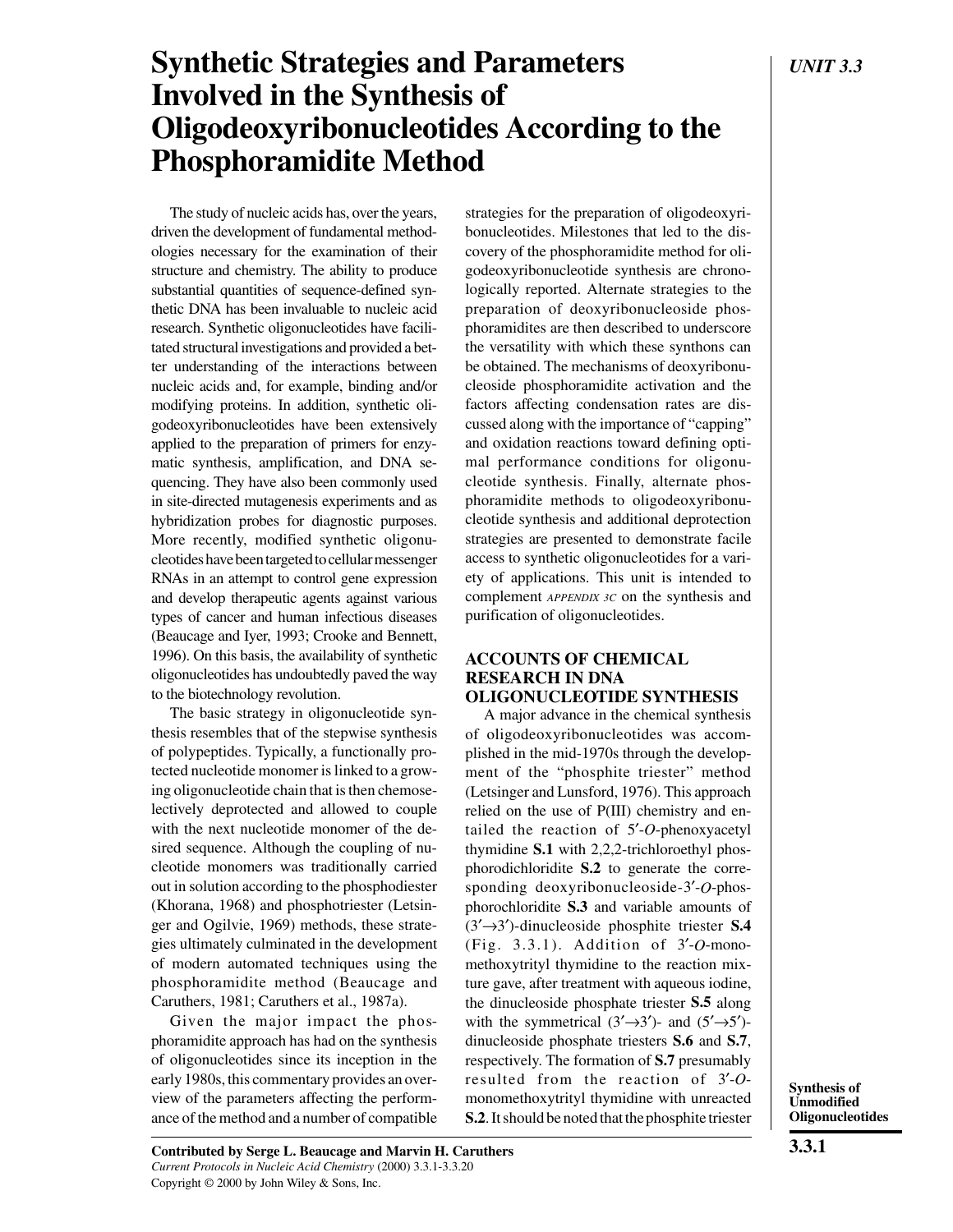

**Figure 3.3.1** The phosphite triester method to oligodeoxyribonucleotide synthesis.

approach to oligonucleotide synthesis was remarkably rapid; the preparation of **S.5** was complete within 1 hr. In the mid-1970s, the formation of internucleotide linkages with such kinetics was unmatched.

Later, the deoxyribonucleoside chlorophosphite **S.8** (Fig. 3.3.2) was synthesized and reacted with deoxyribonucleosides covalently attached to a silica support (**S.9**) through a 3′-*O*-succinate linkage (Matteucci and Caruthers, 1981; see also *UNITS 3.1* and *3.2*). The dinucleoside phosphate triester **S.10** was produced in yields > 90%. Addition of 1*H*-tetrazole to chlorophosphite **S.8** significantly improved condensation rates and coupling yields. The application of nucleoside chlorophosphites or the corresponding tetrazolides to solid-phase synthesis of oligonucleotides was, however, tedious. Because of inherent sensitivity to moisture and air oxidation, the preparation of these reagents from reactive bifunctional phosphitylating agents had to be performed at −78°C under rigorously anhydrous conditions and inert atmosphere. Although nucleoside chlorophosphites/tetrazolides led to the rapid and efficient preparation of DNA oligonucleotides on silica supports, the technical hardship associated with handling these synthons impeded automation of oligodeoxyribonucleotide syntheses.

These problems vanished when deoxyribonucleoside phosphoramidites were developed in the early 1980s (Beaucage and Caruthers, 1981). These synthons were stable to air oxidation and hydrolysis under normal laboratory conditions but readily activated under mild acidic conditions to form internucleotide linkages in near-quantitative yields. Because of these properties, deoxyribonucleoside phosphoramidites have been conducive to automated oligonucleotide synthesis on polymeric supports and are still the preferred synthons for such syntheses. The preparation of these reagents was straightforward and involved the reaction of protected deoxyribonucleosides, such as **S.11**, with chloro-(*N,N*-dimethy-



**Oligodeoxyribonucleotide Synthesis Using the Phosphoramidite Method**

**Figure 3.3.2** Application of the phosphite triester approach to solid-phase DNA synthesis.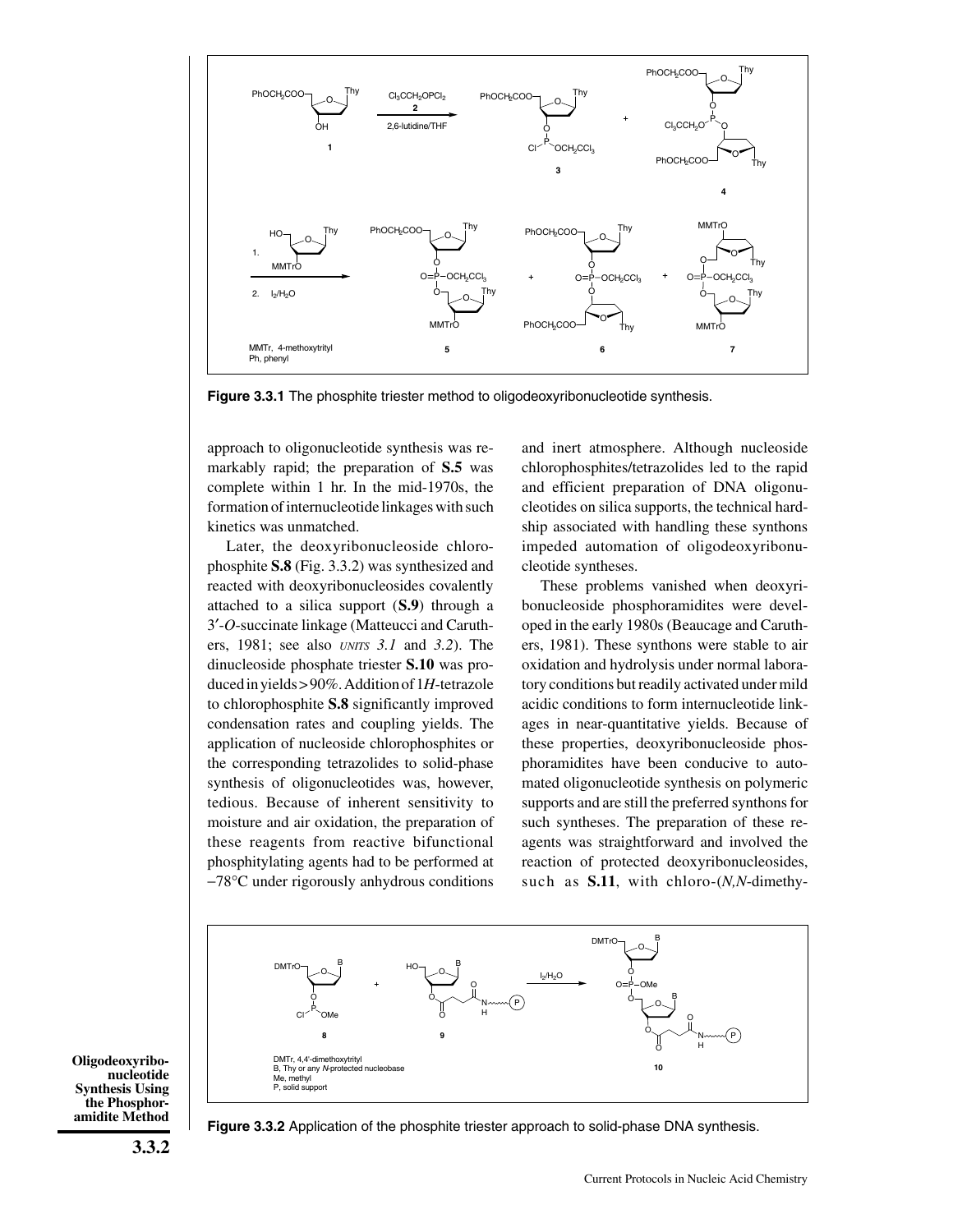

**Figure 3.3.3** Preparation of deoxyribonucleoside phosphoramidite monomers.

lamino)methoxyphosphine **S.12** and *N,N*-diisopropylethylamine (Fig. 3.3.3). The rapid reaction afforded deoxyribonucleoside phosphoramidites **S.13** without the wasteful formation of  $(3' \rightarrow 3')$ -dinucleoside phosphite triesters. The phosphoramidites **S.13** were isolated by conventional laboratory techniques and stored as dry powders (Beaucage and Caruthers, 1981).

The phosphoramidite method is distinctive in that it enables the conversion of relatively stable deoxyribonucleoside phosphoramidite derivatives into highly reactive intermediates suitable for DNA oligonucleotide synthesis. For example, addition of 1*H*-tetrazole to the phosphoramidite **S.13** and 3′-*O*-levulinyl thymidine **S.14** in dry acetonitrile generated the dinucleoside phosphite triester **S.15** (Fig. 3.3.4) in almost quantitative yields within a few minutes, according to 31P-NMR spectroscopy (Beaucage and Caruthers, 1981). This methodology has been successfully applied to the solid-phase synthesis of oligodeoxyribonucleotides of varying chain lengths (Caruthers et al., 1982; Josephson et al., 1984).The sensitivity of phosphoramidite **S.13** to a slightly acidic environment, however, precluded silica gel purification. Consequently, the chemical stability of crude **S.13** in acetonitrile was variable, and the use of this type of phosphoramidite in automated systems not always reliable. Thus deoxyribonucleoside phosphoramidites with *N,N*-dialkylamino groups different from *N,N*dimethylamino were investigated as potential alternatives to **S.13** in automated solid-phase DNA synthesis (Adams et al., 1983; McBride and Caruthers, 1983). For instance, the deoxyribonucleoside phosphoramidite **S.16** (Fig. 3.3.5), unlike **S.13**, survived silica gel purification and, as a result, consistently showed stability in acetonitrile solutions for several days without significant decomposition (Adams et al., 1983). This class of phosphoramidites enabled reliable oligodeoxyribonucleotide syntheses (51-mers) on controlled-pore glass (CPG). In the early 1980s, these 51-mers were the largest DNA segments ever chemically synthesized.

One drawback to the use of **S.16** in automated oligonucleotide synthesis is the noxious thiophenolate treatment required for postsynthesis removal of the methyl phosphate protecting groups (Daub and van Tamelen, 1977). Although demethylation of methyl phosphotriesters can be effected by 2-mercaptobenzothiazole (**S.17;** Andrus and Beaucage, 1988) or disodium 2-carbamoyl-2-cyanoethylene-1,1 dithiolate (**S.18;** Dahl et al., 1990) under odorless conditions, this deprotection step was inconvenient because it added to the time and reagents needed for oligonucleotide processing (Fig. 3.3.5). In an effort to simplify and shorten postsynthesis deprotection protocols, the deoxyribonucleoside phosphoramidite **S.19** (Sinha et al., 1984) was prepared under conditions similar to those originally reported by Beaucage and Caruthers (Fig. 3.3.5). This phosphoramidite derivative was more stable than the methyl phosphoramidite **S.16** in wet acetonitrile (Zon et al., 1985). Furthermore, phosphoramidite **S.19** generated oligonucleotides from which the 2-cyanoethyl phosphate protecting groups are cleaved under the basic conditions required for deprotection of the nucleobase protecting groups (Tener, 1961; Letsinger and Mahadevan, 1966; Letsinger and Olgilvie, 1969). Such a convenient "single step–single reagent" postsynthesis deprotection protocol led to the widespread acceptance of phosphoramidite **S.19** for automated solidphase oligonucleotide synthesis.



**Figure 3.3.4** Activation of deoxyribonucleoside phosphoramidites toward oligonucleotide synthesis.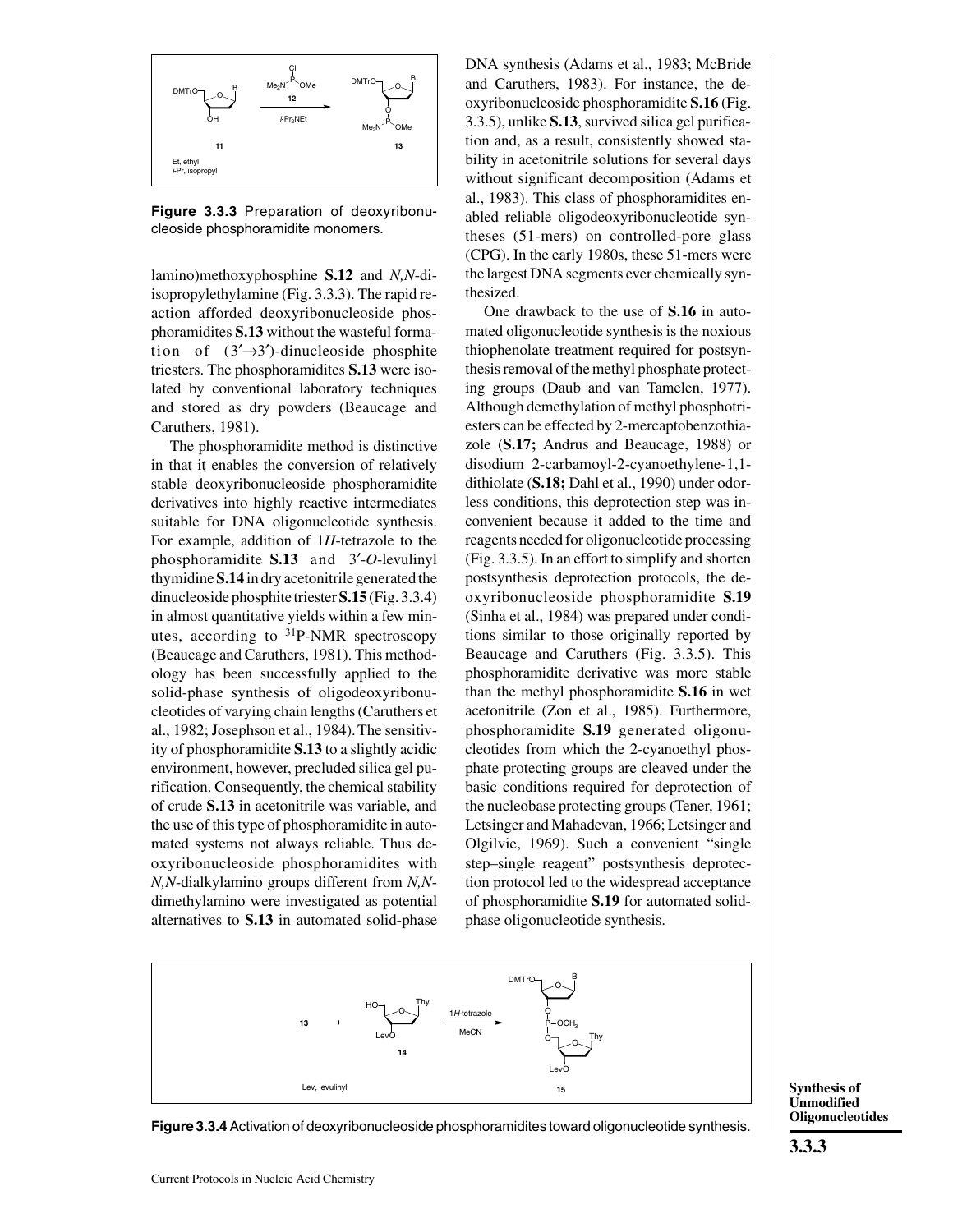

**Figure 3.3.5** Deoxyribonucleoside phosphoramidite monomers with improved stability properties and reagents for the deprotection of methyl phosphate triesters.

### **ALTERNATE STRATEGIES TO THE PREPARATION OF DEOXYRIBONUCLEOSIDE PHOSPHORAMIDITES**

The basicity and/or nucleophilicity of aminophosphine derivatives such as **S.20** depends on the nature of the functional groups bound to phosphorus and on the interactions each of these groups might have with the vacant *d* orbital of the phosphorus atom through *p*π-*d*π overlap (Boudjebel et al., 1975). The bis-(dialkylamino) phosphine **S.20** (Fig. 3.3.6) would, therefore, be more prone to protonation by a weak acid than would the deoxyribonucleoside phosphoramidite **S.21,** because it has been demonstrated that an alkoxy group contributes less to *p*π-*d*π interactions than does a dialkylamino group (Mathis et al., 1974). This concept was convincingly tested when the deoxyribonucleoside **S.11** was reacted with bis-(pyrrolidino)methoxyphosphine **S.20** and the weak acid 4,5-dichloroimidazole (Beaucage, 1984; Moore and Beaucage, 1985) to generate the deoxyribonucleoside phosphoramidite **S.21** within 10 min, in yields exceeding 86% (Fig. 3.3.6). Presumably because of weaker *p*π-*d*π interactions, further activation of **S.21** by 4,5dichloroimidazole produced only a small amount of  $(3' \rightarrow 3')$ -dinucleoside phosphite triester (< 10%). Thus, as soon as it was generated, phosphoramidite **S.21** was immediately activated by addition of 1*H*-tetrazole and used in the manual synthesis of an oligodeoxyribonucleotide (22-mer). This strategy eliminated the tedious isolation and purification of deoxyribonucleoside phosphoramidites and problems associated with the stability of phosphoramidite solutions. Despite these appealing features, this novel approach to the synthesis of deoxyribonucleoside phosphoramidites and oligonucleotides has never been automated, perhaps because of engineering limitations.

In this context, it has been shown that reaction of the deoxyribonucleoside **S.11** with bis-(*N,N*diisopropylamino)methoxyphosphine **S.22** (Fig. 3.3.7) and limiting amounts of 1*H*-tetrazole or its *N,N*-diisopropylammonium salt afforded the corresponding deoxyribonucleoside phosphoramidite **S.16** in isolated yields varying between 82% and 92% (Barone et al., 1984; Lee and Moon, 1984). This method is definitely recommended for the preparation of a variety of 2-cyanoethyl deoxyribonucleoside phosphoramidite derivatives (like **S.19**) from phos-



**Figure 3.3.6** Chemoselective preparation of deoxyribonucleoside phosphoramidites in situ using bis-(pyrrolidino)methoxyphosphine and 4,5-dichloroimidazole.



**Oligodeoxyribonucleotide Synthesis Using the Phosphoramidite Method**

**Figure 3.3.7** Chemoselective preparation of deoxyribonucleoside phosphoramidites using bis- (N,N-diisopropyl)alkoxyphosphine and limiting amounts of 1H-tetrazole or its N,N-diisopropylammonium salt.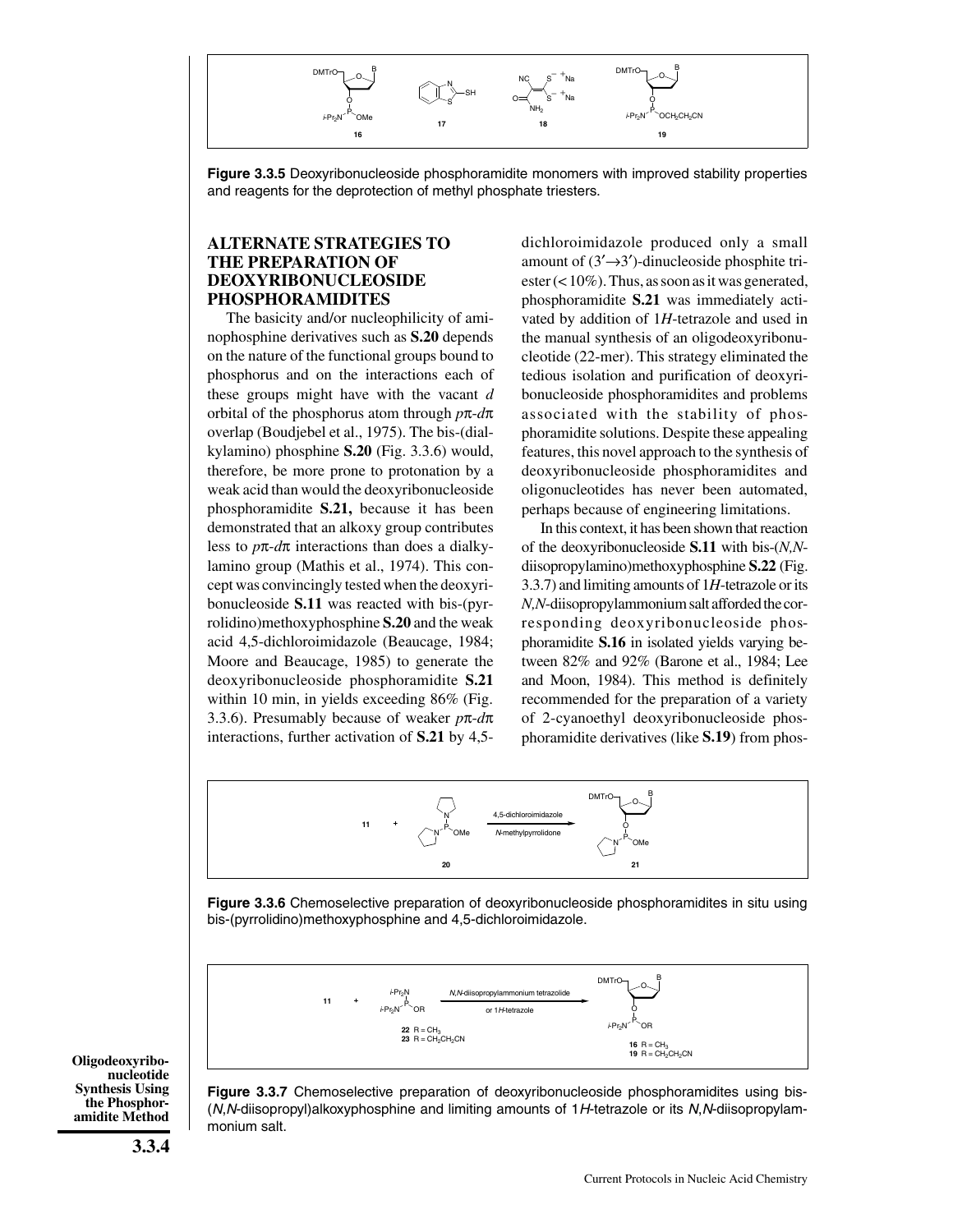

**Figure 3.3.8** Preparation of deoxyribonucleoside phosphoramidites using hexaethylphosphorus triamide and limiting amounts of N,N-diethylammonium tetrazolide.

phorodiamidite **S.23** (Fig. 3.3.7) because of the mildness and high chemoselectivity of the phosphinylation reaction.

Along similar lines, reaction of **S.11** with hexaethylphosphorus triamide **S.24** (Fig. 3.3.8) and an equimolar amount of the *N*,*N*-diethylammonium salt of 1*H*-tetrazole cleanly gave the nucleoside phosphorodiamidite **S.25** (Yamana et al., 1989). Addition of, for example, 4-(*N*-trifluoroacetylamino)butan-1-ol to the reaction mixture produced the deoxyribonucleoside phosphoramidite **S.26** (Fig. 3.3.8) in isolated yields exceeding 90% (Wilk et al., 1997). The versatility of this procedure allows facile access to phosphoramidites different from the conventional methyl or 2-cyanoethyl deoxyribonucleoside phosphoramidites.

#### **ACTIVATION OF DEOXYRIBONUCLEOSIDE PHOSPHORAMIDITES**

The elegance of the phosphoramidite approach to oligodeoxyribonucleotide synthesis emanates from the transformation of relatively stable deoxyribonucleoside phosphoramidite derivatives to highly reactive intermediates for rapid and efficient chain extension reactions. Such a conversion is catalyzed by weak acids. For example, activation of phosphoramidite **S.13** with *N,N*-dimethylaniline hydrochloride ( $pK_a \approx 5.15$ ) generated the deoxyribonucleoside chlorophosphite **S.27** (Fig. 3.3.9) in quantitative yield according to 31P-NMR spectroscopy (Beaucage and Caruthers, 1981). Because most tertiary amine hydrochlorides are hygroscopic, these could not be used in routine



**Figure 3.3.9** Activation of deoxyribonucleoside phosphoramidites with N,N-dimethylaniline hydrochloride.

automated oligodeoxyribonucleotide synthesis because anhydrous conditions are absolutely necessary for optimum coupling reactions. Instead, the nonhygroscopic weak acid 1*H*-tetrazole has been and is still extensively used as an activator for deoxyribonucleoside phosphoramidites. In an incisive experiment, Seliger and Gupta (1985) demonstrated that activation of the solid-phase-linked deoxyribonucleoside phosphoramidite **S.28** with 1*H*tetrazole generated the putative phosphorotetrazolide derivative **S.29** (Fig. 3.3.10). Immediate condensation of **S.29** with a deoxyribonucleoside covalently attached to a solid support (such as **S.9**) gave the dinucleoside phosphite triester **S.30** in yields greater than 95%.

The generation of **S.29** during activation of deoxyribonucleoside phosphoramidites by 1*H*tetrazole was further investigated using diethoxy- (*N*,*N*-diisopropylamino)phosphine **S.31** and diethoxy-(*N*-tetrazolyl)phosphine **S.32** (Fig. 3.3.11) as models (Berner et al., 1989). 31P-NMR spectrum of **S.32** shows a resonance at 126 ppm. This resonance is also apparent when **S.31** or phosphoramidite **S.16** is mixed with 1*H*-tetrazole in acetonitrile (McBride and Caruthers, 1983).

It should be noted that *P*-diastereomerically pure **S.16** (*S*p or *R*p) rapidly epimerized at phosphorus upon activation with 1*H*-tetrazole and produced a diastereomeric deoxyribonucleoside phosphite triester when reacted with ethanol (Stec and Zon, 1984). These data indicate that activation of deoxyribonucleoside phosphoramidites with 1*H*-tetrazole occurs through a rapid and reversible protonation followed by a slower and reversible formation of the phosphorotetrazolide intermediate **S.29**. Paradoxically, activation of the nucleoside bicyclic phosphoramidites **S.33-S.35** (Fig. 3.3.12) with 1*H*-tetrazole proceeded with low epimerization at phosphorus and led to highly stereoselective syntheses of oligonucleoside phosphorothioates (Guo et al., 1998; Iyer et al., 1998). A higher energy barrier to pseudorotation is apparently responsible for the reduced *P*-epimerization of these oxazaphospholidi-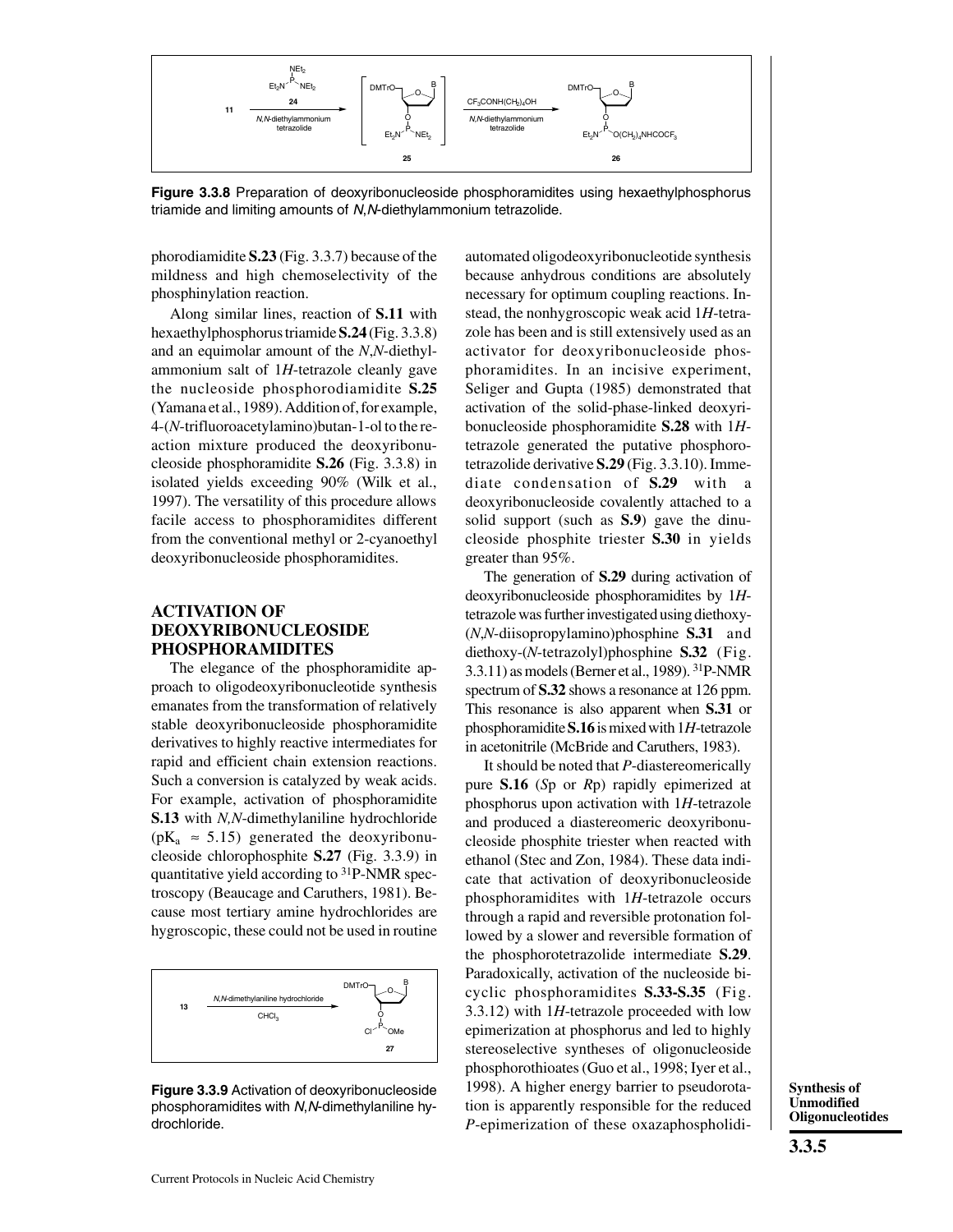

**Figure 3.3.10** Mechanism of the activation of deoxyribonucleoside phosphoramidites by 1Htetrazole during solid-phase oligonucleotide synthesis.

nes during activation (Guo et al., 1998). It is somehow surprising that, although the conformationally restricted bicyclic oxazaphospholidines **S.33** and **S.34** allowed highly stereoselective syntheses of dinucleoside phosphorothioates  $(S_P: R_P > 9:1)$ , the bicyclic phosphoramidite **S.36** produced the same dinucleotides with only moderate stereoselectivity  $(R_P: S_P \approx 3:1)$  (Guo et al., 1998). The bicyclic phosphoramidites **S.33-S.35** are nonetheless promising candidates for the preparation of *P*-diastereomerically enriched oligonucleoside phosphorothioates.

Reagents other than 1*H*-tetrazole have also been used to activate deoxyribonucleoside phosphoramidites, including *N*-methylimidazolium trifluoromethanesulfonate (Arnold et al., 1989); *N*-methylimidazole hydrochloride (Hering et al., 1985); pyridinium tetrafluoroborate (Brill et al., 1991); pyridinium chloride, pyridinium bromide, and pyridinium 4-methylbenzinesulfonate (Beier and Pfleiderer, 1999); *N*-methylanilinium trifluoroacetate (Fourrey and Varenne, 1984); *N*-methylanilinium trichloroacetate (Fourrey et al., 1987); benzimidazolium triflate (Hayakawa et al., 1996); imidazolium triflate (Hayakawa and Kataoka, 1998); pyridine hydrochloride/imidazole (Gryaznov and Letsinger, 1992); 5-trifluoromethyl-1*H*-tetrazole (Hering et al., 1985); 5-(4-nitrophenyl)-1*H*-tetrazole (Froehler and Matteucci, 1983); 5-(2-nitrophenyl)- 1*H*-tetrazole (Pon, 1987; Montserrat et al., 1994); 1-hydroxybenzotriazole (Claesen et al., 1984); 2,4,5-tribromo- and 2-nitro-imidazoles



**Oligodeoxyribonucleotide Synthesis Using the Phosphoramidite Method**

**Figure 3.3.11** Model compounds used in the study of phosphoramidite activation by 1Htetrazole.

(Xin and Just, 1996); benzotriazole and 5-chlorobenzotriazoles (Xin and Just, 1996); and 4,5 dichloro-, 2-bromo-4,5-dicyano-, and 4,5-dicyano-imidazoles (Xin and Just, 1996). 5- Ethylthio- and 5-benzylthio-1*H*-tetrazoles are also potent in the activation of phosphoramidites; these activators have been particularly useful in RNA synthesis (Wincott et al., 1995; Wu and Pitsch, 1998). It is important to note, however, that 1*H*-tetrazole and those more acidic activators ( $pK_a < 4.8$ ) can cleave the 5′-dimethoxytrityl (DMTr) group of deoxyribonucleoside phosphoramidites to a small extent and trigger the formation of activated dimers. The coupling of these dimers during chain extension produced oligonucleotides longer  $(n + 1)$  than the expected size  $(n)$  (Krotz et al., 1997a). The rates of DMTr deprotection by an activator depend on its acidity, exposure time, and nature of the nucleobase carrying the DMTr group (purines deprotect faster than pyrimidines). Typically, when the activation of deoxyribonucleoside phosphoramidites is performed by 1*H*-tetrazole for a period of 100 sec, ∼0.3%–0.9% of (*n* + 1)-mers is observed; however, when 1*H*-tetrazole is replaced by 5 ethylthio-1*H*-tetrazole under similar conditions, ∼1.0%–4.3% of (*n* + 1)-mers are generated. It should, therefore, be understood that extended coupling times and the use of more acidic activators during solid-phase oligode-



**Figure 3.3.12** Nucleoside bicyclic phosphoramidites for the preparation of P-diastereomerically enriched oligonucleoside phosphorothioates.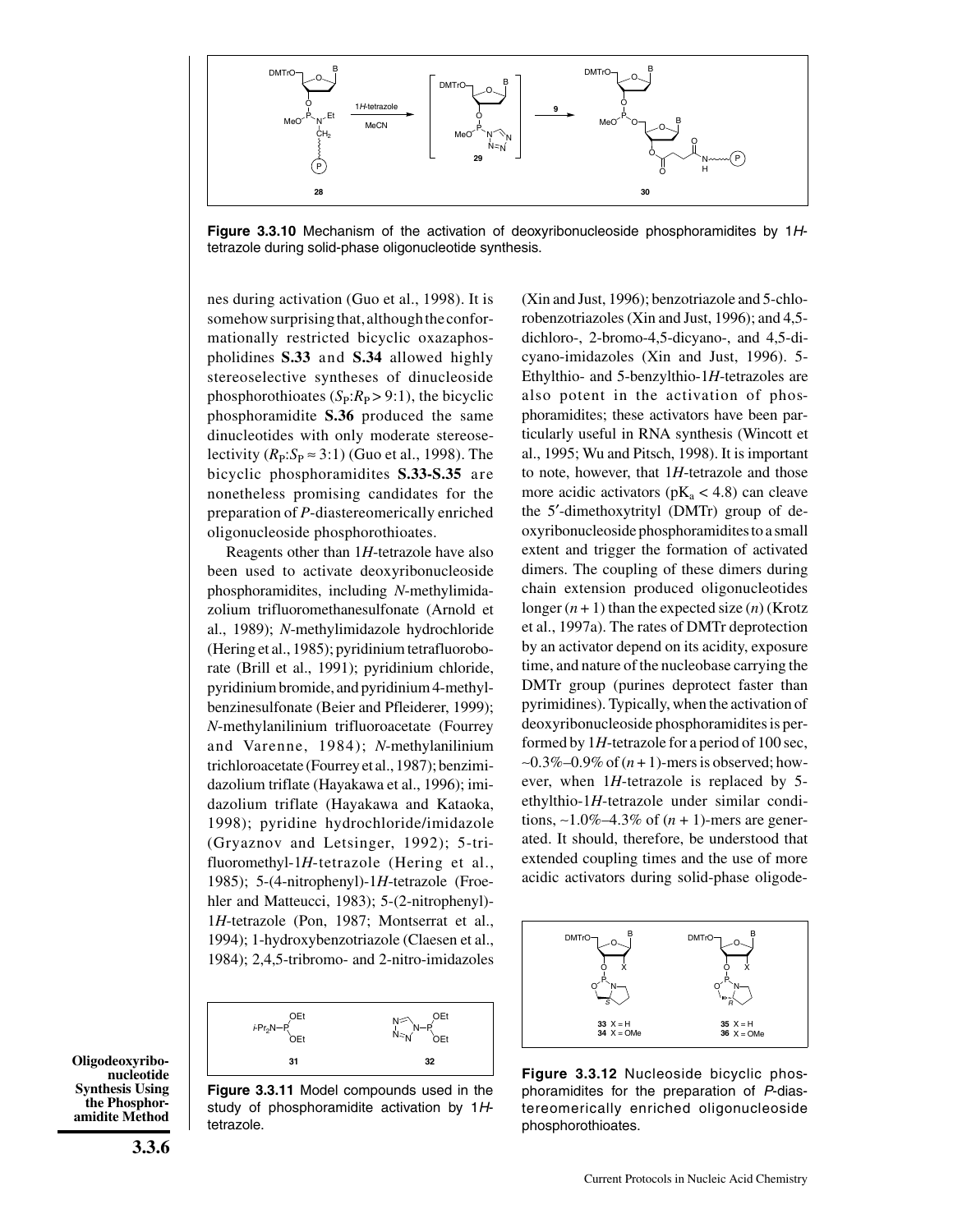oxyribonucleotide synthesis will result in lower recovery of full-length oligomers, because longer than full-length oligonucleotides will be produced. These observations prompted an extensive search for less-acidic, more-nucleophilic activators. It has been reported that 4,5-dicyanoimidazole (Xin and Just, 1996) is less acidic  $(pK_a 5.2)$ , more soluble, and more nucleophilic than 1*H*-tetrazole (Vargeese et al., 1998). Moreover, the usefulness of 4,5-dicyanoimidazole relates not only to efficient synthesis of oligonucleotides but also to the preparation of nucleoside phosphoramidites from phosphorodiamidite **S.23**. Even though 1*H*-tetrazole is still very popular as an activator for deoxyribonucleoside phosphoramidites, 4,5 dicyanoimidazole is an attractive option for the activation of deoxyribonucleoside and ribonucleoside phosphoramites in solid-phase oligonucleotide synthesis.

#### **FACTORS AFFECTING THE CONDENSATION RATES OF DEOXYRIBONUCLEOSIDE PHOSPHORAMIDITES**

The steric bulk of specific guanine *N*-2 functional groups has been shown to affect significantly condensation rates and coupling efficiency of these deoxyribonucleoside phosphoramidite derivatives. Two classic examples illustrating this fact are the activation of phosphoramidites **S.37** and **S.38** with 1*H-*tetrazole (Fig. 3.3.13). In the case of activated **S.37**, a condensation time of 10 min generated coupling yields averaging 45% on a CPG support (Sekine et al., 1986). Under similar conditions, activated **S.38** required a coupling time of 60 min to produce yields of 65%–70% (Casale and McLaughlin, 1990). Such coupling yields are far below those obtained with conventional deoxyribonucleoside phosphoramidites (∼99%) and thus underscore the importance of steric hindrance when designing nucleobase protecting groups and/or modified nucleobases toward the synthesis of oligodeoxyribonucleotides and their analogues. One effective approach to lessening steric interferences is to increase the distance between the bulky entity and the phosphoramidite function by the use of flexible linkers. For example, unlike **S.38**, the deoxyribonucleoside phosphoramidite **S.39** (Fig. 3.3.13) has been efficiently incorporated into oligonucleotides under the conditions used for standard 2-cyanoethyl deoxyribonucleoside phosphoramidites (Bergstrom and Gerry, 1994).

Other factors influencing the coupling rates of activated deoxyribonucleoside phosphoramidites have been investigated by Dahl and his colleagues (1987). In a systematic study, it was observed that condensation rates varied with the nature of phosphoramidite *O*alkyl and *N,N*-dialkylamino groups. Typically, coupling rates decreased according to the following order:  $O$ -methyl  $> O$ -(2-cyanoethyl)  $>$  $O-(1$ -methyl-2-cyanoethyl) >  $O-(1,1$ -dimethyl-2-cyanoethyl) and *N,N*-diethylamino >



**Synthesis of Unmodified Oligonucleotides**

groups.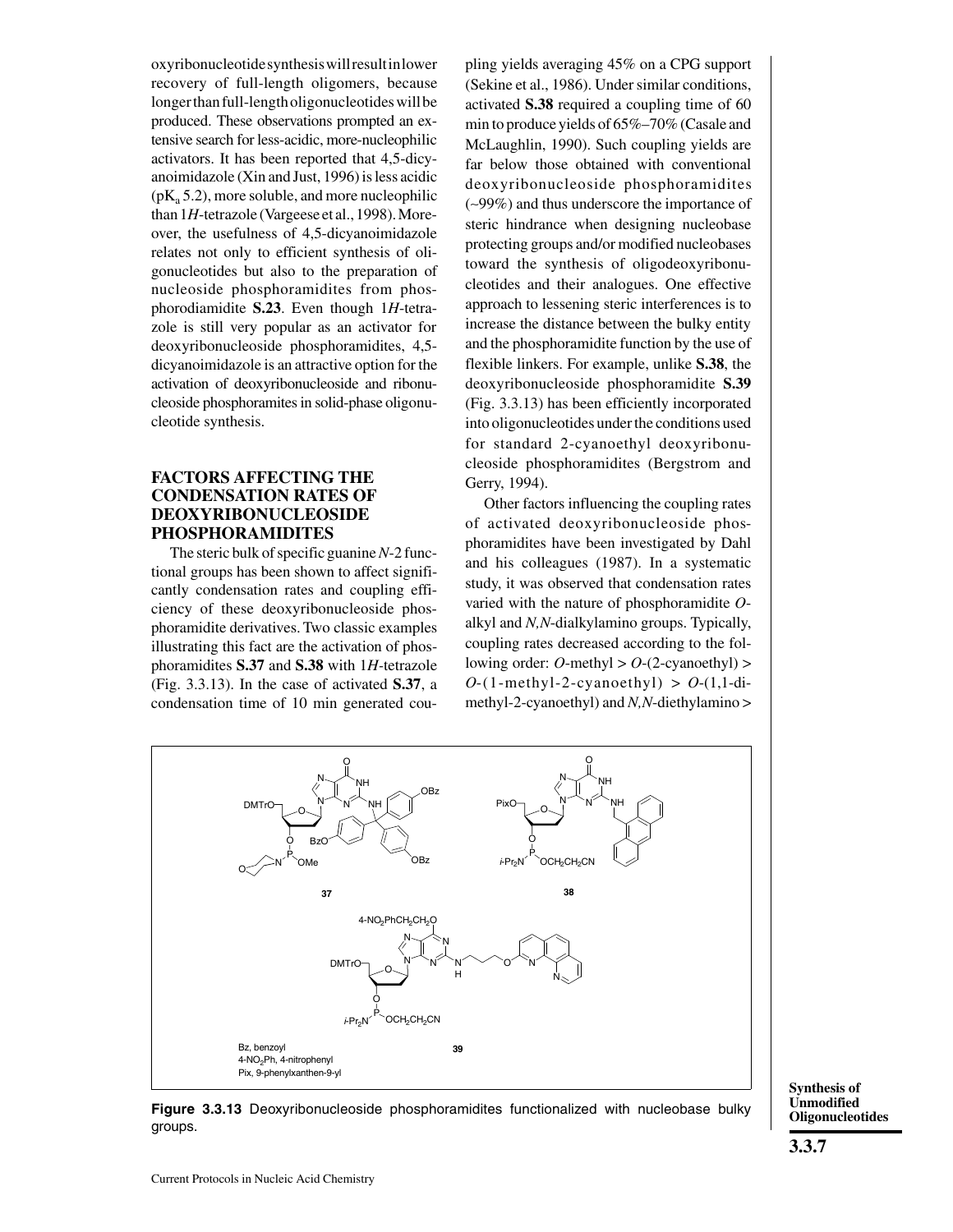*N,N*-diisopropylamino > *N*-morpholino > *N*methylanilino.

The effect of steric hindrance on coupling rates is further illustrated by activation of the 2′-substituted nucleoside phosphoramidites **S.40**-**S.43** (Fig. 3.3.14) and their competitive condensations with thymidine covalently attached to a solid support (Kierzek et al., 1987). Dimer formation was quantitated and correlated with the condensation rates of **S.40-S.43**. The amount of dimers formed decreased when the groups at *C*-2′ increased in sizes; thus 2′-H  $> 2'$ -*O*-methyl  $> 2'$ -*O*-tetrahydropyranyl  $> 2'$ -*O*-*tert*-butyldimethylsilyl (Kierzek et al., 1987). In agreement with these findings, the deoxyribonucleoside phosphoramidites **S.44** (Polushin, 1996) and **S.45** (Jørgensen et al., 1994) have also exhibited significantly lower condensation rates and coupling efficiency because of steric factors (Fig. 3.3.14). Like sterically hindered groups attached to nucleobases (vide supra), it is also possible to decrease the steric demand of 2′-*O*-bulky protecting groups by increasing the distance between these groups and the phosphoramidite function. Specifically, the ribonucleoside 2′-*O*-triisopropylsilyloxymethyl phosphoramidite **S.46** (Weiss, 1998; Wu and Pitsch, 1998; Fig. 3.3.15) allows much faster coupling reactions (2 min) in solid-phase oligoribonucleotide synthesis than do ribonucleoside 2′-*O*-*tert*butyldimethysilyl phosphoramidites (5–8 min) under essentially identical conditions (see *UNIT 3.4*). Similarly, coupling reactions of the ribonucleoside 2′-*O*-(*o*-nitrobenzyloxymethyl) phosphor- amidite **S.47** (Fig. 3.3.15) are faster (2 min) than those effected by ribonucleoside 2′-*O*-(*o*-nitrobenzyl) phosphoramidites (10 min) under the same conditions (deBear et al., 1987; Schwartz et al., 1992). Thus functional groups generating



**Figure 3.3.15** Efficient ribonucleoside phosphoramidites for solid-phase RNA synthesis.

steric bulk near the nucleosidic phosphoramidite moiety are likely to interfere with coupling rates and should be given consideration when developing novel phosphoramidite monomers.

#### **SIGNIFICANCE OF THE "CAPPING" REACTION IN THE CHEMICAL SYNTHESIS OF OLIGODEOXYRIBONUCLEOTIDES**

The phosphoramidite approach to oligodeoxyribonucleotide synthesis is renowned for its high coupling efficiency. Nonetheless, oligonucleotide chain extension does not occur quantitatively even under optimum conditions. As a result, the desired *n*-mer oligodeoxyribonucleotide is contaminated in the final product with a population of shorter (*n* − 1)-oligomers. Separation of the *n*-mer oligonucleotide from (*n* − 1)-mers can be challenging; however, this problem is almost completely eliminated by acetylation of the remaining unphosphitylated oligonucleotides after each condensation step. This "capping" reaction terminates the elongation of the unphosphitylated oligomers



**Oligodeoxyribonucleotide Synthesis Using the Phosphoramidite Method**

**Figure 3.3.14** Nucleoside phosphoramidites functionalized with 2<sup>'</sup>- or 3<sup>'</sup>-sterically demanding groups.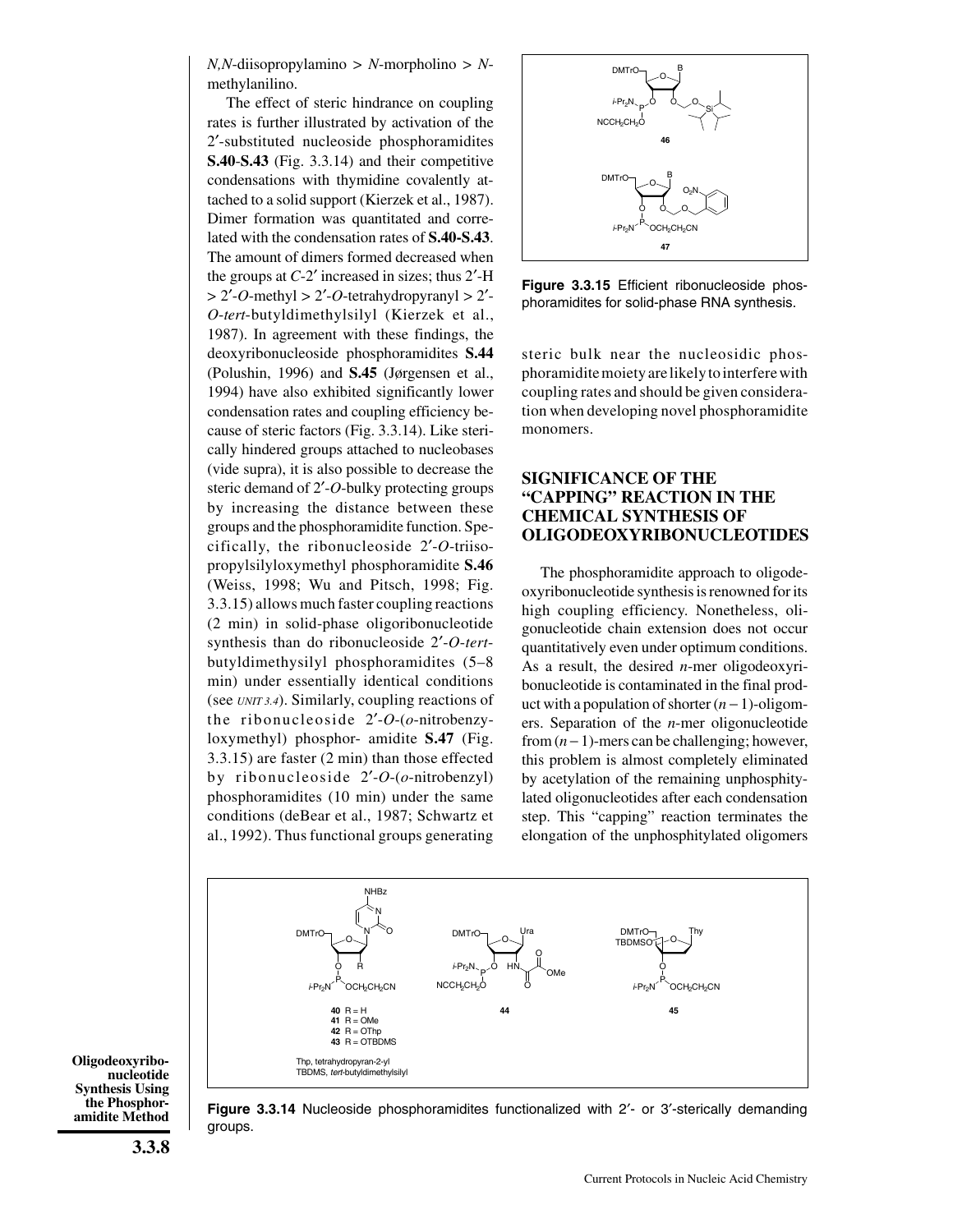that would otherwise occur during the next coupling step. A very effective capping reagent is a solution of acetic anhydride, 2,6-lutidine, and *N*-methylimidazole in tetrahydrofuran (Farrance et al., 1989). Such a capping formulation not only prevents extension of unphosphitylated oligomers but also efficiently reduces the concentration of *O6*-phosphitylated guanine residues that are generated during the condensation step (Pon et al., 1986; Eadie and Davidson, 1987). The capping formulation is rich in acetate ions; these nucleophiles efficiently cleave *O6*-phosphitylated guanine adducts by attacking tricoordinated "enol phosphites" (like **S.48;** Fig. 3.3.16) and releasing unmodified guanine residues. Adducts such as **S.48** or its oxidized form **S.49**, if not destroyed, can serve as secondary sites for oligonucleotide synthesis and lead to the formation of a complex mixture of branched oligodeoxyribonucleotides. The generation of these adducts is most efficiently minimized when the capping reaction is performed before the oxidation step.

*O*,*O*-Diethyl-*N*,*N*-diisopropyl phosphoramidite has also been reported as an improved capping reagent in oligonucleotide synthesis (Yu et al., 1994). On the basis of the data presented, this phosphoramidite exhibited a capping efficiency that was only modestly superior to that of the standard acetic anhydride/*N*-methylimidazole/2,6-lutidine capping formulation. The phosphoramidite capping reagent was also claimed to not produce nucleobase modification; supporting data were, however, not shown. Interestingly, recent use of the lipophilic *O*-(2-cyanoethyl),*O*-octyl-*N*,*N*-diisopropyl phosphoramidite as a capping reagent in solid-phase oligonucleotide synthesis has allowed facile separation of capped failure sequences from trityl-off full-length oligonucleotides by reverse-phase HPLC (RP-HPLC; Natt and Häner, 1997). This capping method simplified RP-HPLC purification of synthetic oligonucleotides and resulted in higher isolated yields. Phosphoramidite capping reagents may, however, like nucleoside phosphoramidites, phosphitylate nucleobases (especially at *O*-6 of guanosines) and eventually lead to the formation of, for example, 2,6-diaminopurine residues (Eadie and Davidson, 1987). This potential problem has not, as yet, been thoroughly investigated. Until this issue is resolved, use of the standard and well-studied acetic anhydride/*N*-methylimidazole/2,6-lutidine capping formulation during solid-phase oligonucleotide synthesis is recommended.

#### **THE OXIDATION REACTION IN THE SYNTHESIS OF OLIGODEOXYRIBONUCLEOTIDES ACCORDING TO THE PHOSPHORAMIDITE METHOD**

Oxidation of a newly generated phosphite triester linkage to the corresponding phosphate triester function is an essential step in automated synthesis of oligodeoxyribonucleotides by the phosphoramidite approach. Without oxidation, an internucleoside phosphite triester function decomposes under the acidic conditions required for cleavage of the 5′-dimethoxytrityl group (Matteucci and Caruthers, 1981). Thus oxidation of phosphite triesters is absolutely necessary to ensure consistent highyielding oligodeoxyribonucleotide syntheses. An aqueous solution of iodine (0.05–0.1 M)



**Figure 3.3.16** Postulated  $O<sup>6</sup>$ -quanine adducts generated during the chain extension step of the synthesis cycle according to the phosphoramidite method.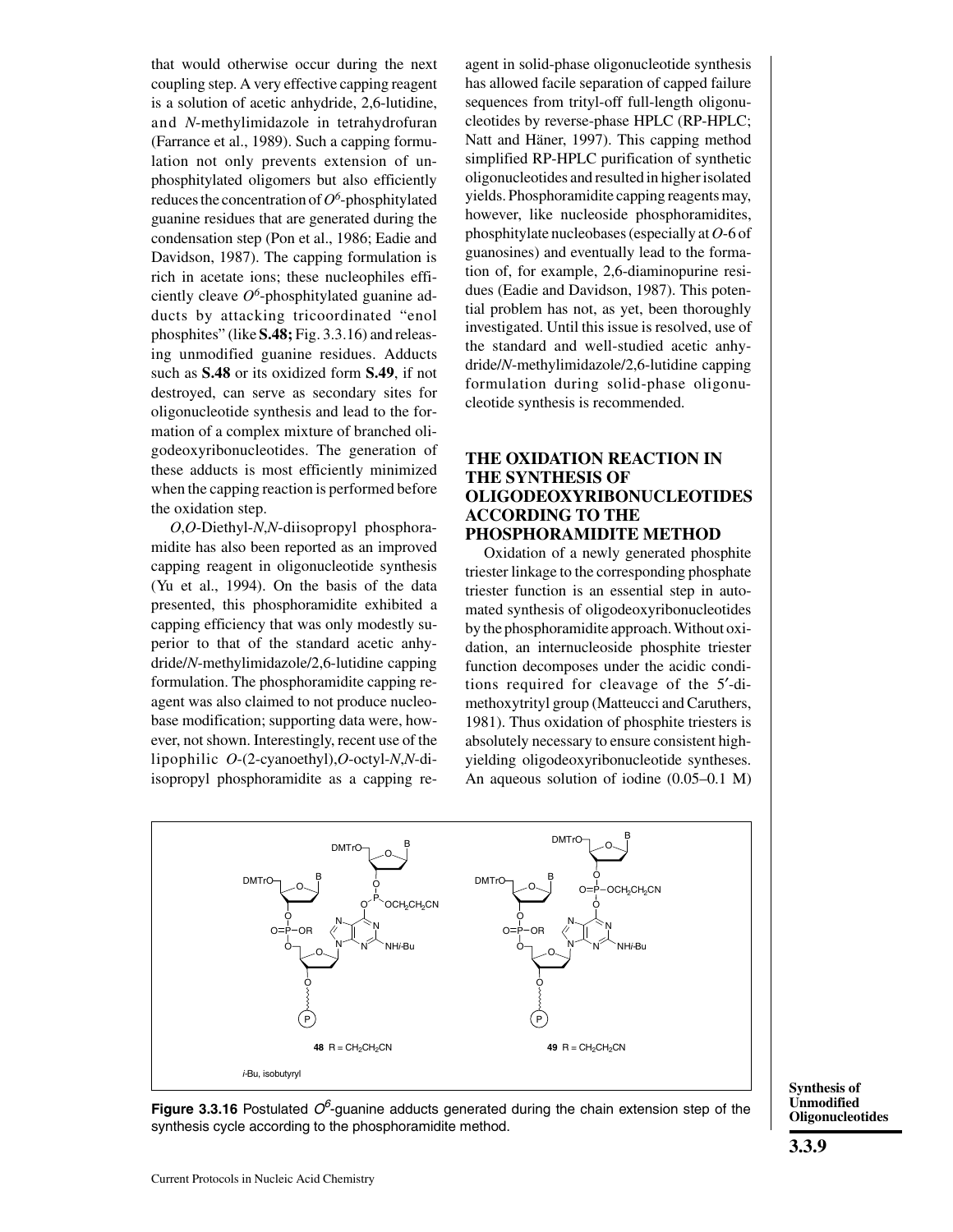and 2,6-lutidine (Letsinger and Lunsford, 1976) or pyridine (Usman et al., 1985) in tetrahydrofuran is generally used for this task; this formulation is stable and provides rapid-reaction kinetics, usually without formation of side products. When the *N*-2 amino function of guanine is protected with a *N*,*N*-dimethylformamidine group (Zemlicka and Holy, 1967; McBride et al., 1986; Vu et al., 1990) during automated oligonucleotide synthesis, however, use of the traditional iodine formulation as oxidant led to cyanation of guanine at *N*-2 (Mullah et al., 1995). It has also been shown that this side reaction is completely eliminated by the use of a lower-concentration (0.02 M) iodine oxidation reagent without losing speed and efficiency in the conversion of internucleoside phosphite triesters to phosphate triesters (Mullah et al., 1995). Thus the latter aqueous iodine formulation is recommended for standard oligonucleotide synthesis.

For specific applications, however, nonaqueous oxidizing reagents may advantageously offer an alternative to aqueous iodine for the oxidation of oligodeoxyribonucleoside phosphite triesters. For example, *m*-chloroperbenzoic acid (Tanaka and Letsinger, 1982); iodobenzene diacetate and tetra-*n*-butylammonium periodate (Fourrey and Varenne, 1985); *tert*-butyl hydroperoxide (Hayakawa et al., 1986; Hayakawa and Kataoka, 1998); di*tert*-butyl hydroperoxide; cumene hydroperoxide; hydrogen peroxide; bis-trimethylsilyl peroxide, and catalytic amounts of trimethylsilyl triflate (Hayakawa et al., 1986); dinitrogen tetroxide and molecular oxygen in the presence of 2,2′-azobis(2-methylpropionitrile) under thermal or photochemical conditions (Bentrude et al., 1989); and (1*S*)-(+)-(10-camphorsulfonyl) oxaziridine (**S.50;** Ugi et al., 1988) have been effective. The oxaziridine **S.50** (Fig. 3.3.17) is particularly useful for the synthesis of oligonucleotide containing multiple 7 deaza-2′-deoxyguanosine residues. Incorpora-



**Oligodeoxyribonucleotide Synthesis Using the Phosphoramidite Method**

**Figure 3.3.17** An oxaziridine derivative as a useful oxidant in the synthesis of oligonucleotides containing iodine sensitive residues, and a benzylic deoxyribonucleoside phosphoramidite suitable for the preparation of oligonucleotide analogues.

tion of this modified 2′-deoxyguanosine into oligonucleotides via the phosphoramidite approach is sensitive to iodine-containing solutions regardless of iodine concentration (Anonymous, 1996).

In this context, it should be noted that when applied to oligonucleotide synthesis, the benzylic deoxyribonucleoside phosphoramidite **S.51** (Fig. 3.3.17) generated internucleoside *o*-methylbenzyl phosphite esters that were sensitive to aqueous iodine oxidation. This sensitivity to iodine resulted in the loss of benzylic phosphate protection (Caruthers et al., 1987b). The absence of phosphate protecting groups did not, however, impair subsequent additions of **S.51** to the DNA chain. In fact, an oligothymidylic acid (20-mer) was prepared by the iterative incorporation of **S.51** with an average coupling efficiency of 96%. It was speculated that phosphate-phosphite mixed anhydrides could have been generated from the interaction of phosphate diesters with activated **S.51** and then cleaved by excess 1*H*-tetrazole to regenerate the deoxyribonucleoside phosphorotetrazolide intermediates needed for chain extension.

Because of the inherent hazards involved with handling peroxides, the use of oxaziridine **S.50** is, therefore, recommended for the oxidation of phosphite triesters of those modified oligonucleotides that are reactive to iodine and/or necessitate rigorously anhydrous conditions. Moreover, the use of **S.50** in oligonucleotide synthesis does not lead to detectable nucleobase modifications (Anonymous, 1996).

It has also been shown that oxidation of the dinucleoside 2-cyano-1,1-dimethylethyl phosphite triester **S.52** (Fig. 3.3.18) with iodine in the presence of water, alcohols, and amines produced the corresponding dinucleoside phosphate **S.54**, phosphate triester **S.55**, and phosphoramidate **S.56**, respectively (Nielsen and Caruthers, 1988). It is postulated that under these oxidative Arbuzov-type conditions, elimination of the 2-cyano-1,1-dimethylethyl group led to the dinucleoside phosphoryl iodide intermediate **S.53**. The formation of **S.53** is supported by <sup>31</sup>P-NMR data and thus provides a versatile pathway to the synthesis of oligodeoxyribonucleotide analogues from deoxynucleoside 3′-*O*-(2-cyano-1,1-dimethylethyl) or *o*-methylbenzyl phosphoramidites.

Another example of the importance of P(III) oxidation in oligodeoxyribonucleotide synthesis according to the phosphoramidite approach is the incorporation of internucleotide phosphorothioates linkages into these bio-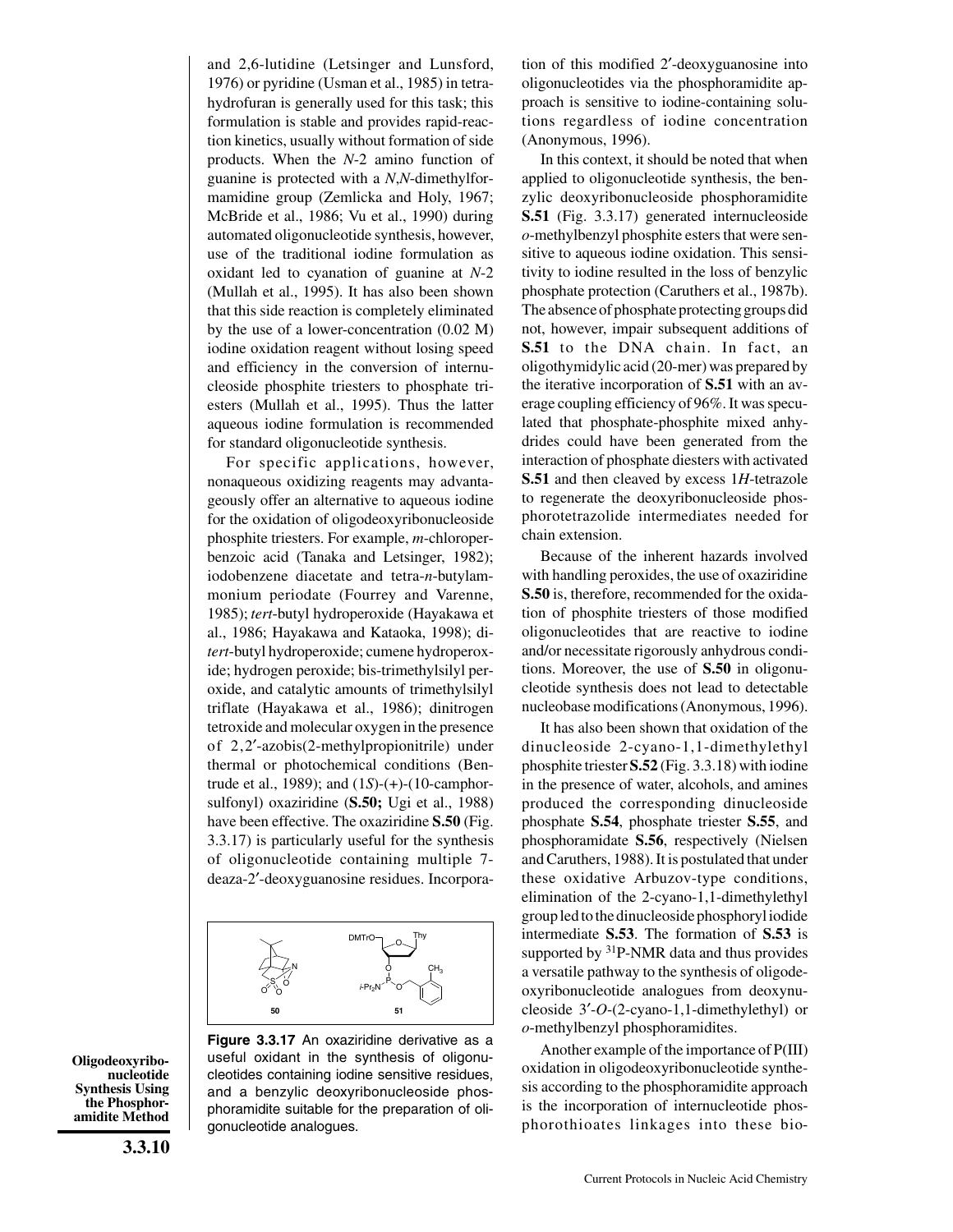

**Figure 3.3.18** Access to oligodeoxyribonucleotide analogues from deoxynucleoside (2-cyano-1,1-dimethylethyl) phosphoramidites.

molecules. Oligonucleotides carrying internucleotide phosphorothioate diesters display enhanced resistance to hydrolysis catalyzed by nucleases (Eckstein, 1985). Because of this property, oligodeoxyribonucleoside phosphorothioates have been extensively used as antisense molecules in the inhibition of gene expression. Automated synthesis of these modified oligonucleotides via the phosphoramidite method consists of replacing the aqueous iodine oxidation step by a sulfurization reaction that had originally been effected by elemental sulfur. Given the poor solubility of elemental sulfur in organic solvents, its use in automated systems has been difficult. This problem was eliminated when phenylacetyl disulfide (**S.57;** Kamer et al. 1989; Roelen et al., 1991) and 3*H*-1,2-benzodithiol-3-one 1,1-dioxide (**S.58;** Iyer et al., 1990; Regan et al., 1992) were employed as sulfurization reagents (Fig. 3.3.19). These compounds are soluble in organic solvents and produce efficient and rapid sulfurization kinetics. For example, **S.58** converted the dinucleoside phosphite triester **S.59** to the corresponding phosphorothioate dimer **S.60** in yields exceeding 99% within 30 sec at 25°C (Iyer et al., 1990; Regan et al., 1992). Deprotection of **S.60** afforded the dinucleoside phosphorothioate **S.61** (Fig. 3.3.19). Thus the sulfur-transfer reagent **S.58** has enabled reliable automated synthesis of phosphorothioated oligomers carrying either exclusively or a predetermined number of phos-

phorothioate groups (Iyer et al., 1990). Given the biological significance of oligonucleoside phosphorothioates, application of **S.58** to the synthesis of these modified oligonucleotides has spurred interest in the development of additional sulfurizing reagents. The most notable sulfur-transfer agents that have been reported during this decade include *N*,*N*,*N*′,*N*′ tetraethylthiuram disulfide (Vu and Hirschbein, 1991), dibenzoyl tetrasulfide (Rao et al., 1992), bis-(*O*,*O*-diisopropoxyphosphinothioyl) disulfide (Stec et al., 1993), benzyltriethylammonium tetrathiomolybdate (Rao and Macfarlane, 1994), bis(*p*-toluenesulfonyl)disulfide (Efimov et al., 1995), 3-ethoxy-1,2,4-dithiazoline-5-one (Xu et al., 1996), thiiranes (Arterburn and Perry, 1997), bis(ethoxythiocarbonyl)tetrasulfide (Zhang et al., 1998), and 3-methyl-1,2,4-dithiazoline-5 one (Zhang et al., 1999). Out of these sulfurtransfer reagents, 3*H*-1,2-benzodithiol-3-one 1,1-dioxide and 3-ethoxy-1,2,4-dithiazoline-5 one are currently the most extensively used in solid-phase synthesis of oligonucleoside phosphorothioates.

#### **STRATEGIES IN THE DEPROTECTION OF SYNTHETIC OLIGODEOXYRIBONUCLEOTIDES**

The efficiency of the phosphoramidite method for solid-phase synthesis of oligodeoxyribonucleotides is such that oligonucleotides up to 50 bases long can be synthesized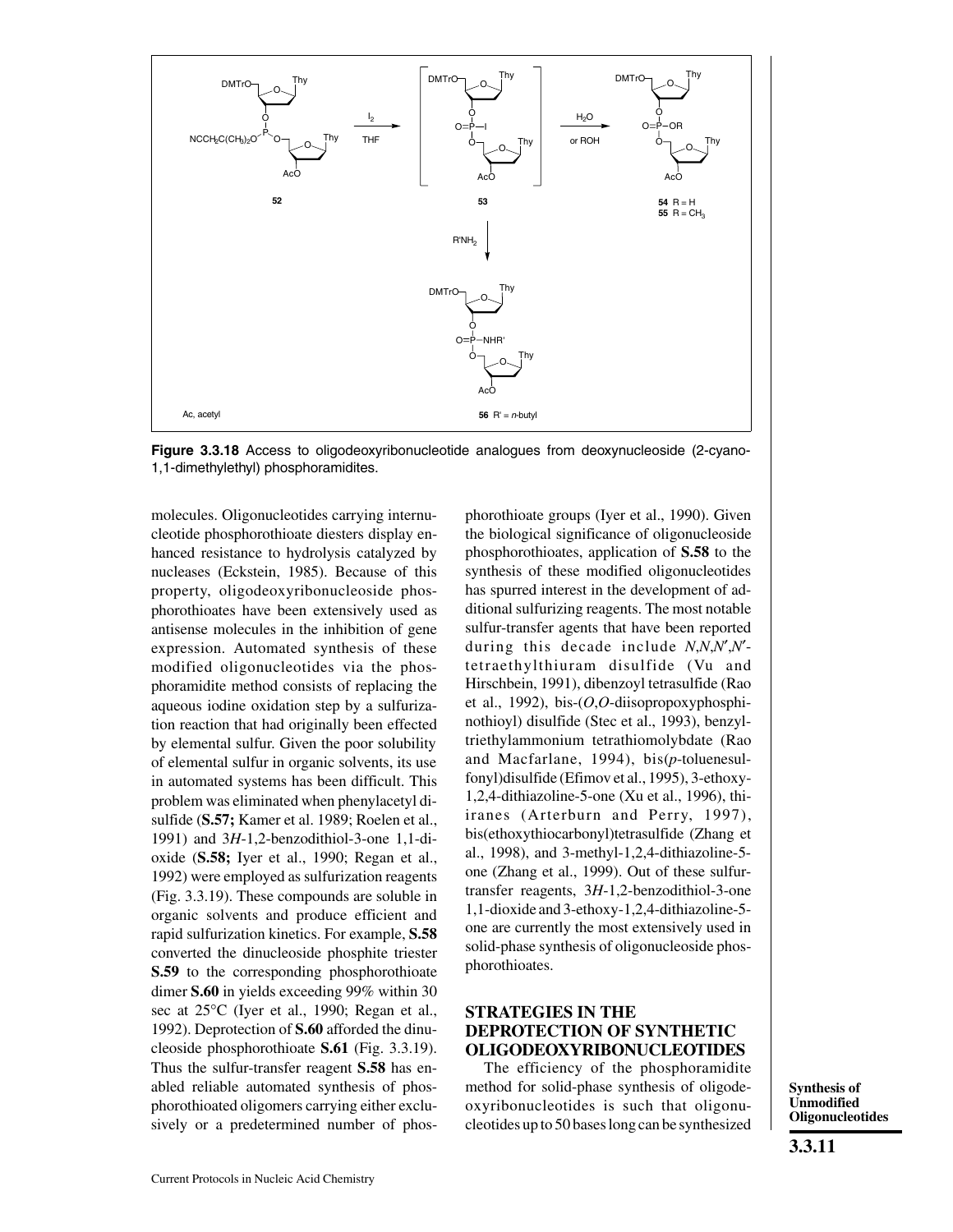

**Figure 3.3.19** Preparation of oligodeoxyribonucleoside phosphorothioates according to the solidphase phosphoramidite method.

within a few hours. While the cleavage of these oligonucleotides from solid supports is normally accomplished by treatment with concentrated ammonium hydroxide for ∼1 hr at ambient temperature, it will take ∼10 hr at elevated temperature (55°C) to deprotect the *N*-isobutyryl group of guanines, and *N*-benzoyl group of cytosines and adenines (see *UNIT 2.1*). This time-consuming deprotection step clashed with the urgent demand for synthetic oligodeoxyribonucleotides and thus provided an incentive to improve the chemistry involved with postsynthesis oligonucleotide processing. Specifically, methods for rapid removal of oligonucleotide protecting groups have attracted considerable attention and motivated the development of novel base-labile blocking groups for nucleobases (Schulhof et al., 1987; Uznanski et al., 1989; Kuijpers et al., 1990; Vu et al., 1990; Beaucage and Iyer, 1992; Sinha et al., 1993; Iyer et al., 1997; see also *UNIT 2.1*). Concentrated solutions of ammonia in water, ethanol, or methanol have been used for the cleavage of these groups. Alternatively, an aqueous

**Oligodeoxyribonucleotide Synthesis Using the Phosphoramidite Method** solution of methylamine and ammonium hydroxide has been employed for the deprotection of oligonucleotides carrying *N*-acetyl cytosines, *N*-benzoyl adenines, and *N*-isobutyryl guanines (Reddy et al., 1994). With this reagent, oligonucleotides were cleaved from solid supports in 5 min at ambient temperature, and complete deprotection was accomplished in 5 min at 65°C. It should, however, be emphasized that an aqueous solution of methylamine and ammonium hydroxide cannot be used for the deprotection of oligonucleotides bearing conventional *N*-benzoyl cytosines because primary amines have been reported to attack  $N^4$ -anisoyl- or  $N^4$ -benzoyl-2'-deoxycytidine at *C*-4 to produce *N4*-alkylated 2′-deoxycytidine derivatives (Weber and Khorana, 1972; Reddy et al., 1997).

Gaseous amines such as ammonia or methylamine have also been employed under pressure to achieve mild and rapid deprotection conditions (Boal et al., 1996). For example, oligodeoxyribonucleotides having cytosines, adenines, and guanines *N*-protected with a *tert*-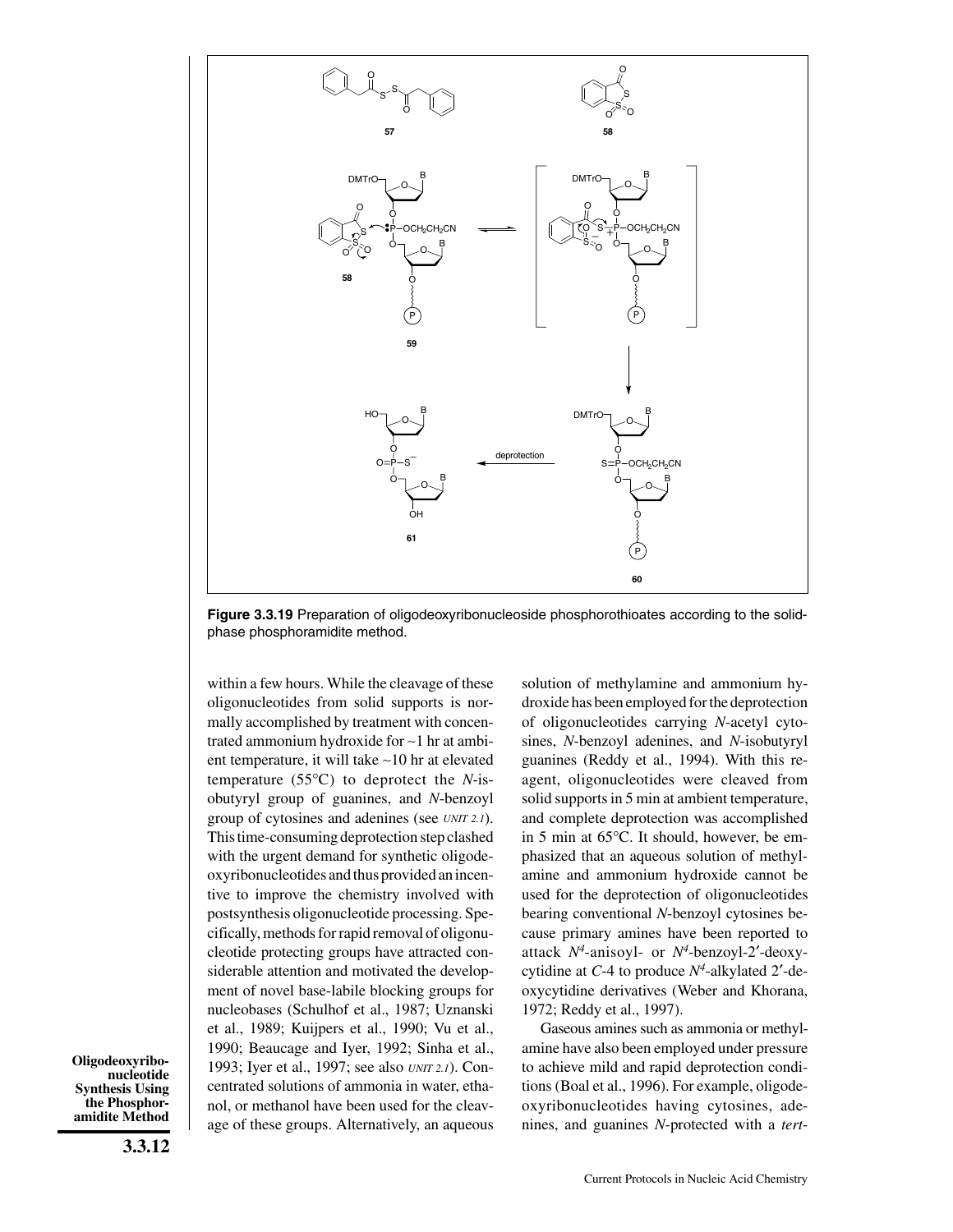butylphenoxyacetyl group were released from CPG supports and fully deprotected at 25°C by pressurized ammonia or methylamine within 35 or 2 min, respectively. It has also been shown that when the *N*-benzoyl group is used for protection of cytosines and adenosines, and *N*-isobutyryl for guanines, complete deprotection of oligodeoxyribonucleotides by ammonia gas will take ∼7 hr at 25°C. At that temperature, it would take ∼36 hr for concentrated aqueous ammonium hydroxide to accomplish the same task (Boal et al., 1996).

The use of ammonia or methylamine gas allows the simultaneous deprotection of a large number of oligodeoxyribonucleotides. In fact, the number of oligonucleotides or CPG columns that can be deprotected is limited only by the size of the pressure vessel employed. Because no water is present during deprotection, fully deblocked oligonucleotides remain adsorbed to CPG and thus prevent cross-contamination between columns. Oligonucleotides can then be eluted from individual columns with a minimum amount of water for further purification, if desired. This deprotection procedure eliminates hazards inherent to the handling and heating of aqueous amine solutions in glass vials and, more important, the time-consuming evaporation of these solutions. The gas-phase deprotection methodology is recommended when oligonucleotides carrying base-sensitive nucleobases demand mild deprotection conditions or when rapid deprotection is needed to accelerate the production of synthetic oligonucleotides.

## **ALTERNATE STRATEGIES TO THE SYNTHESIS OF OLIGODEOXYRIBONUCLEOTIDES ACCORDING TO THE PHOSPHORAMIDITE METHOD**

The versatility of the phosphoramidite approach to oligodeoxyribonucleotide synthesis has been further demonstrated by the use of deoxyribonucleoside phosphoramidites with unprotected nucleobases. The success of this strategy depends on a modified synthesis cycle protocol that involves treatment of the solid support with an equimolar solution (0.1 M) of pyridine hydrochloride and aniline in acetonitrile (Gryaznov and Letsinger, 1991) or benzimidazolium triflate in methanol (Hayakawa and Kataoka, 1998) immediately after each condensation reaction. This treatment destroys nucleobase adducts that are forming on the oligonucleotidic chain during each coupling step. This procedure should facilitate the synthesis of oligonucleotides bearing base-sensitive functional groups because treatment with concentrated ammonium hydroxide at elevated temperature will no longer be required for oligonucleotide deprotection. Furthermore, depurination of adenine and guanine residues under the acidic conditions required for the removal of the 5′-*O*-DMTr group will become even less likely. More data are still needed to assess whether the synthesis of oligodeoxyribonucleotides according to the phosphoramidite method without nucleobase protection is trouble-free. The method is promising in that it may significantly expedite the production of synthetic oligonucleotides by shortening postsynthesis oligonucleotide processing time.

Another strategy toward the preparation of oligodeoxyribonucleotides entails the stepwise condensation of dinucleotide phosphoramidite blocks such as **S.62**-**S.65** (Fig. 3.3.20) instead of conventional monomeric deoxyribonucleoside phosphoramidites for chain extension. Activation of **S.62** with 1*H*-tetrazole produced coupling yields (∼99%) similar to those generated by monomeric phosphoramidites (Kumar and Poonian, 1984). The incorporation of **S.63** into oligonucleotides allowed syntheses of randomized DNA sequences containing the 20 codons corresponding to all natural amino acids (Neuner et al., 1998). The efficiency of dinucleotide phosphoramidites to solid-phase oligonucleotide synthesis has been further demonstrated by the preparation of a large oligomer (101-mer) through repetitive condensations of the dimeric phosphoramidite **S.64** (Wolter et al., 1986). Furthermore, the impurity profile of oligonucleoside phosphorothioates synthesized by iterative coupling of the thioated dinucleotide phosphoramidite **S.65** (Krotz et al., 1997b) showed at least 70% reduction of the (*n* − 1)-mers and a ∼50% reduction of phosphodiester formation when compared to profiles obtained by standard monomer phosphoramidite couplings.

The use of dimeric phosphoramidites in the synthesis of unmodified oligodeoxyribonucleotides has not been widely adopted, probably because a library of up to 16 combinatorial dimers had to be prepared to accomplish the synthesis of one oligonucleotide. Conversely, the application of dimeric phosphoramidites to oligonucleotide analogue synthesis has been popular especially for the incorporation of modified internucleotide bridges. For example, the dimeric 5′-phosphonate–linked thymidine phosphoramidite **S.66** (Zhao and Caruthers, 1996) and **S.67** (Kofoed and Caruthers, 1996)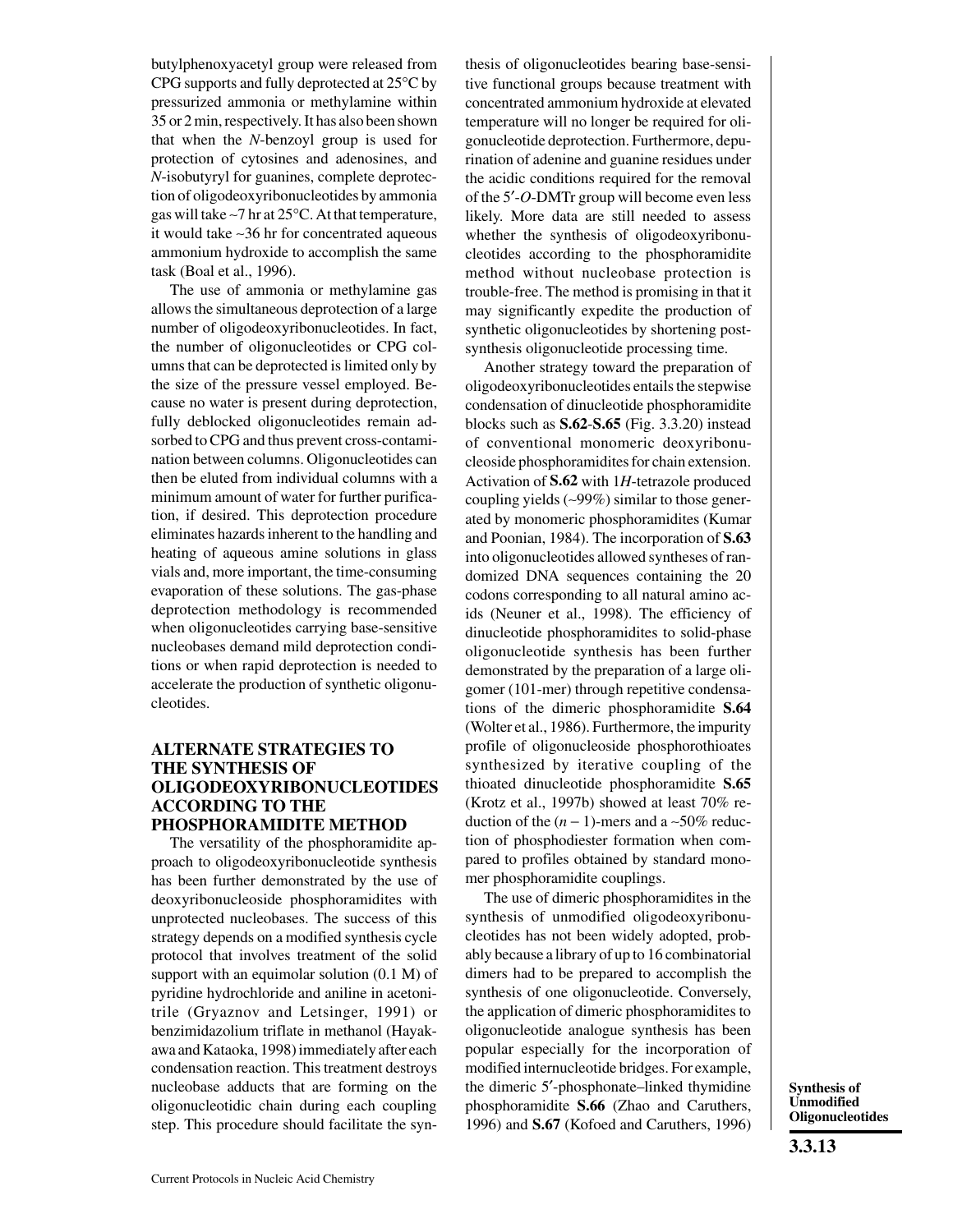

**Figure 3.3.20** Solid-phase oligonucleotide synthesis using dinucleotide phosphoramidite derivatives.

have been prepared and incorporated into oligodeoxyribonucleotides to assess the physicochemical and biochemical properties imparted by such modifications (Fig. 3.3.21). For similar purposes, and given the growing interest in the development of therapeutic oligonucleotides, a plethoric number of dimeric phosphoramidites structurally related to **S.66-S.68** have been prepared in recent years. Because of the intense activity in this area of research, only a fraction of the work has, so far, been reviewed (see Beaucage and Iyer, 1993; Sanghvi and Cook, 1994; Agrawal and Iyer, 1995; Iyer et al., 1999).

Oligodeoxyribonucleotides have also been prepared by the condensation of trinucleotide phosphoramidite blocks to enable oligonucleotide-directed mutagenesis. More and more, oligonucleotides of mixed composition are being used to generate combinatorial libraries of variants in the search for peptides and proteins with improved properties. The most direct route to controlled mutagenesis is indeed the use of trinucleotide synthons that correspond to the amino acid codons needed. The synthesis of trinucleotide phosphoramidites **S.69** (Sondek and Shortle, 1992; Virnekäs et al., 1994), **S.70** (Lyttle et al., 1995), **S.71** (Ono et al., 1995; Kayushin et al., 1996; Zehl et al., 1996), and **S.72** (Gaytán et al., 1998; Fig. 3.3.22) representing the codons for all 20 amino acids has been achieved. The incorporation of **S.69** into oligonucleotides was accomplished by allowing a coupling time of 1 min and performing the trinucleotide condensation step twice. Under these conditions, coupling yields averaged 96%–98.5% (Virnekäs et al., 1994). Considering that each trinucleotide condensation adds three nucleobases to the growing oligonucleotide chain, these coupling yields are equivalent to three individual monomeric phosphoramidite condensations, each with a coupling efficiency of 98%–99.5%. Incorporation of the trinucleotide phosphoramidites **S.71** and **S.72** into oligonucleotides via automated solidphase synthesis occurred in yields that varied with the sequence of the trinucleotide block used. Nonetheless, the incorporation of these trinucleotide phosphoramidite blocks into synthetic DNA in the controlled, codon-by-codon construction of combinatorial libraries of struc-



**Oligodeoxyribonucleotide Synthesis Using the Phosphoramidite Method**

**Figure 3.3.21** Solid-phase synthesis of oligonucleotide analogues from dimeric phosphoramidites carrying modified internucleotidic linkages.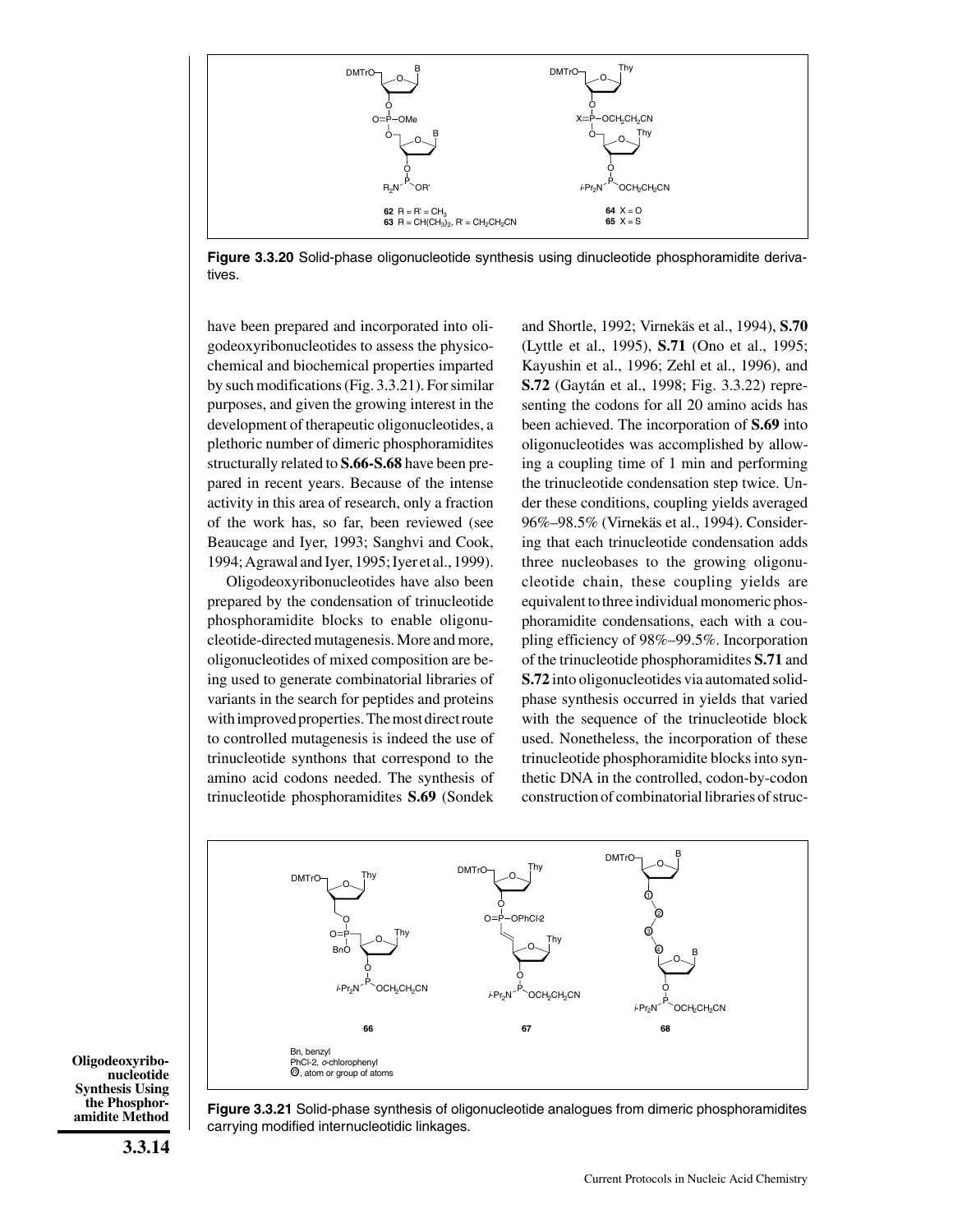tural genes will be invaluable in creating molecular diversity by mutagenesis.

#### **CONCLUDING REMARKS**

Owing to the high performance of the phosphoramidite method, synthetic oligodeoxyribonucleotides became readily available and fueled the biotechnology revolution that has irreversibly changed biomedical research and the pharmaceutical industry. For example, without the ability to rapidly and efficiently synthesize DNA oligonucleotides, the development of the polymerase chain reaction (PCR) and its multiple applications would have been difficult, if not impossible, because this technology completely depends on the use of DNA primers. Similarly, the phosphoramidite method has been instrumental in the development of automated DNA sequencing, which also requires rapid and efficient synthesis of fluorescent DNA primers. Another important biological application for oligodeoxyribonucleotides generated by the phosphoramidite method relates to site-specific mutagenesis of protein genes. Mutagenesis of this type has been used to study protein structure-function relationships and to alter the therapeutic spectrum of pharmaceutically active proteins. In addition, the phosphoramidite method has been particularly useful in the synthesis of modified oligonucleotides for diagnostic applications and as potential therapeutic drugs. Although the latter research area is relatively new, several oligonucleotide-based drugs have already reached the clinic, and others are under preclinical investigation to benefit public health and push further the frontiers of knowledge.



**Figure 3.3.22** Trinucleotide phosphoramidite blocks for the controlled, codon-by-codon, construction of combinatorial gene libraries.

#### **LITERATURE CITED**

- Adams, S.P., Kavka, K.S., Wykes, E.J., Holder, S.B., and Galluppi, G.R. 1983. Hindered dialkylamino nucleoside phosphite reagents in the synthesis of two DNA 51-mers. *J. Am. Chem. Soc*. 105:661- 663.
- Agrawal, S. and Iyer, R.P. 1995. Modified oligonucleotides as therapeutic and diagnostic agents. *Curr. Opin. Biotechnol.* 6:12-19.
- Andrus, A. and Beaucage, S.L. 1988. 2-Mercaptobenzothiazole—An improved reagent for the removal of methyl phosphate protecting groups from oligodeoxynucleotide phosphotriesters. *Tetrahedron Lett.* 29:5479-5482.
- Anonymous. 1996. Non-aqueous oxidation with 10 camphorsulfonyl-oxaziridine. *The Glen Report* 9:8-9.
- Arnold, L., Tocik, Z., Bradkova, E., Hostomsky, Z., Paces, V., and Smrt, J. 1989. Automated chloridite and amidite synthesis of oligodeoxyribonucleotides on a long chain support using amidine protected purine nucleosides. *Collect. Czech. Chem. Commun*. 54:523-532.
- Arterburn, J.B. and Perry, M.C. 1997. Rhenium catalyzed sulfurization of phosphorus(III) compounds with thiiranes: New reagents for phosphorothioate ester synthesis. *Tetrahedron Lett.* 38:7701-7704.
- Barone, A.D., Tang, J.-Y., and Caruthers, M.H. 1984. In situ activation of bis-dialkylaminophosphines—A new method for synthesizing deoxyoligonucleotides on polymer supports. *Nucl. Acids Res*. 12:4051-4061.
- Beaucage, S.L. 1984. A simple and efficient preparation of deoxynucleoside phosphoramidites in situ. *Tetrahedron Lett.* 25:375-378.
- Beaucage, S.L. and Caruthers, M.H. 1981. Deoxynucleoside phosphoramidites—A new class of key intermediates for deoxypolynucleotide synthesis. *Tetrahedron Lett.* 22:1859-1862.
- Beaucage, S.L. and Iyer, R.P. 1992. Advances in the synthesis of oligonucleotides by the phosphoramidite approach. *Tetrahedron* 48:2223- 2311.
- Beaucage, S.L. and Iyer, R.P. 1993. The synthesis of modified oligonucleotides by the phosphoramidite approach and their applications. *Tetrahedron* 49:6123-6194.
- Beier, M. and Pfleiderer, W. 1999. Pyridinium salts–An effective class of catalysts for oligonucleotide synthesis. *Helv. Chim. Acta* 82:879- 887.
- Bentrude, W.G., Sopchik, A.E., and Gajda, T. 1989. Stereo- and regiochemistries of the oxidations of 2-methoxy-5-*tert*-butyl-1,3,2-dioxaphosphori nanes and the cyclic methyl 3′,5′-phosphite of thymidine by  $H_2O/I_2$  and  $O_2/AIBN$  to P-chiral phosphates.  ${}^{17}O$  NMR assignment of phosphorus configuration to the diastereomeric thymidine cyclic methyl 3′,5′-monophosphates. *J. Am. Chem. Soc*. 111:3981-3987.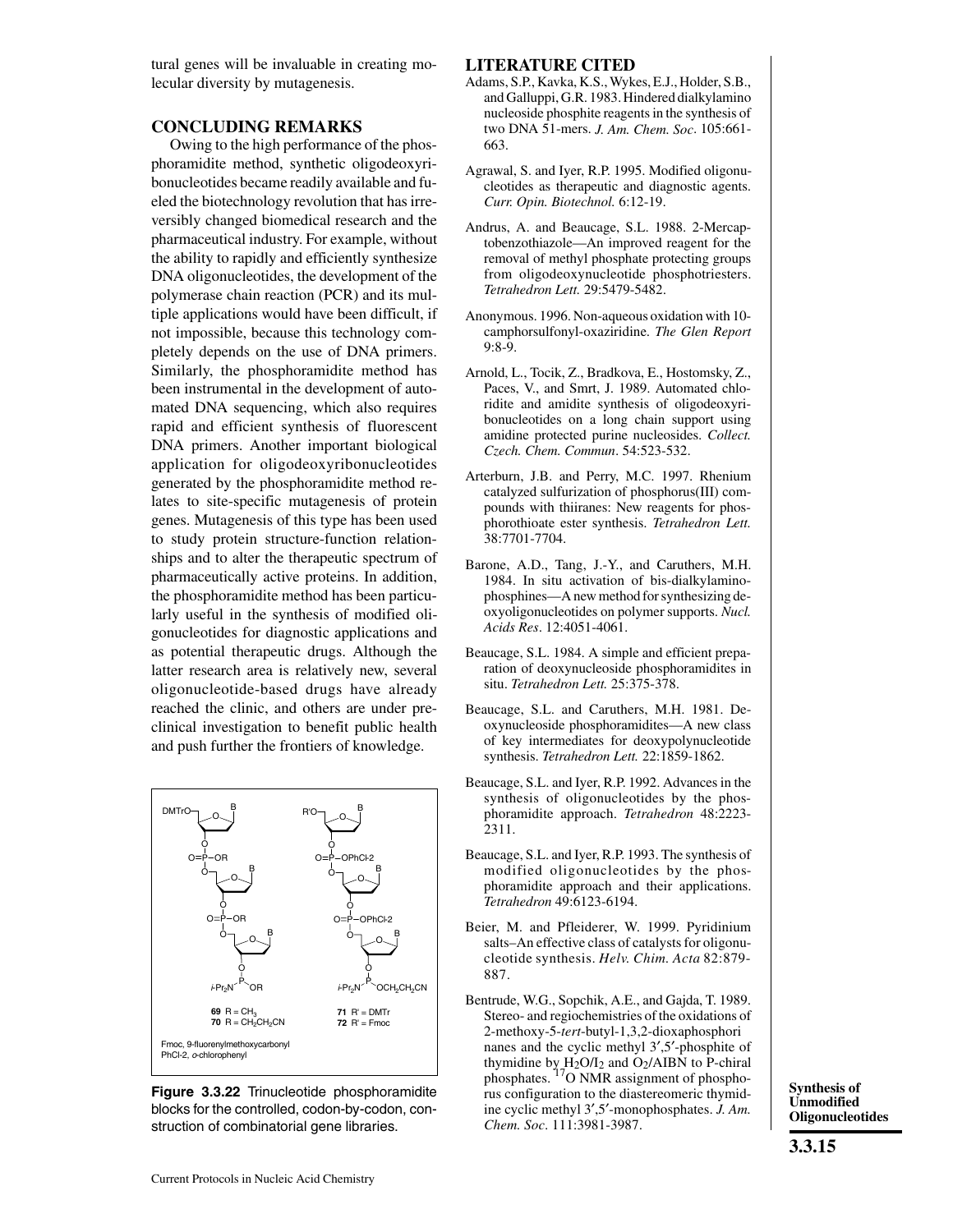- Bergstrom, D.E. and Gerry, N. 1994. Precision sequence-specific cleavage of a nucleic acid by a minor-groove-directed metal-binding ligand linked through N-2 of deoxyguanosine. *J. Am. Chem. Soc.* 116:12067-12068.
- Berner, S., Mühlegger, K., and Seliger, H. 1989. Studies on the role of tetrazole in the activation of phosphoramidites. *Nucl. Acids Res*. 17:853- 864.
- Boal, J.H., Wilk, A., Harindranath, N., Max, E.E., Kempe, T., and Beaucage, S.L. 1996. Cleavage of oligodeoxyribonucleotides from controlledpore glass supports and their rapid deprotection by gaseous amines. *Nucl. Acids Res*. 24:3115- 3117.
- Boudjebel, H., Gonçalves, H., and Mathis, F. 1975. Étude de la liaison P—N dans le motif  $S_2P$ — NMe3 en résonance magnétique nucléaire et par la réaction d'échange avec le trifluoroacétate de méthyle. *Bull. Chem. Soc. Chim. France* 628- 634.
- Brill, W.K.-D., Nielsen, J., and Caruthers, M.H. 1991. Synthesis of deoxydinucleoside phosphorodithioates. *J. Am. Chem. Soc*. 113:3972- 3980.
- Caruthers, M.H., Beaucage, S.L., Becker, C., Efcavitch, W., Fisher, E.F., Galluppi, G., Goldman, R., deHaseth, P., Martin, F., Matteucci, M., and Stabinsky, Y. 1982. New methods for synthesizing deoxyoligonucleotides. *In* Genetic Engineering: Principles and Methods, Vol. 4 (J.K. Setlow and A. Hollaender, eds.) pp. 1-17. Plenum, New York.
- Caruthers, M.H., Barone, A.D., Beaucage, S.L., Dodds, D.R., Fisher, E.F., McBride, L.J., Matteucci, M., Stabinsky, Z., and Tang, Y.-Y. 1987a. Chemical synthesis of deoxyoligonucleotides by the phosphoramidite method. *In* Methods and Enzymology; Vol. 154 (R. Wu and L. Grossman, eds.) pp. 287-313. Academic Press, San Diego; and references therein.
- Caruthers, M.H., Kierzek, R., and Tang, J.Y. 1987b. Synthesis of oligonucleotides using the phosphoramidite method. *In* Biophosphates and Their Analogues—Synthesis, Structure, Metabolism and Activity (K.S. Bruzik and W.J. Stec, eds.) pp. 3-21. Elsevier/North Holland, Amsterdam.
- Casale, R. and McLaughlin, L.W. 1990. Synthesis and properties of an oligodeoxynucleotide containing a polycyclic aromatic hydrocarbon site specifically bound to the  $N^2$  amino group of a 2′-deoxyguanosine residue. *J. Am. Chem. Soc*. 112:5264-5271.
- Claesen, C., Tesser, G.I., Dreef, C.E., Marugg, J.E., van der Marel, G.A., and van Boom, J.H. 1984. Use of 2-methylsulfonylethyl as a phosphorus protecting group in oligonucleotide synthesis via a phosphite triester approach. *Tetrahedron Lett.* 25:1307-1310.
- Crooke, S.T. and Bennett, C.F. 1996. Progress in antisense oligonucleotide therapeutics. *Annu. Rev. Pharmacol. Toxicol*. 36:107-129.
- Dahl, B.H., Nielsen, J., and Dahl, O. 1987. Mechanistic studies on the phosphoramidite coupling reaction in oligonucleotide synthesis. I. Evidence for nucleophilic catalysis by tetrazole and rate variations with the phosphorus substituents. *Nucl. Acids Res*. 15:1729-1743.
- Dahl, B.H., Bjergårde, K., Henriksen, L., and Dahl, O. 1990. A highly reactive, odourless substitute for thiophenol/triethylamine as a deprotection reagent in the synthesis of oligonucleotides and their analogues. *Acta Chem. Scand*. 44:639-641.
- Daub, G.W. and van Tamelen, E.E. 1977. Synthesis of oligoribonucleotides based on the facile cleavage of methyl phosphotriester intermediates. *J. Am. Chem. Soc.* 99:3526-3528.
- deBear, J.S., Hayes, J.A., Koleck, M.P., and Gough, G.R. 1987. A universal glass support for oligonucleotide synthesis. *Nucleosides Nucleotides* 6:821-830.
- Eadie, J.S. and Davidson, D.S. 1987. Guanine modification during chemical DNA synthesis. *Nucl. Acids Res*. 15:8333-8349.
- Eckstein, F. 1985. Nucleoside phosphorothioates. *Annu. Rev. Biochem.* 54:367-402.
- Efimov, V.A., Kalinkina, A.L., Chakhmakhcheva, O.G., Schmaltz Hill, T. and Jayaraman, K. 1995. New efficient sulfurizing reagents for the preparation of oligodeoxyribonucleotide phosphorothioate analogues. *Nucl. Acids Res*. 23:4029-4033.
- Farrance, I.K., Eadie, J.S., and Ivarie, R. 1989. Improved chemistry for oligodeoxyribonucleotide synthesis substantially improves restriction enzyme cleavage of a synthetic 35 mer. *Nucl. Acids Res*. 17:1231-1245.
- Fourrey, J.-L. and Varenne, J. 1984. Improved procedure for the preparation of deoxynucleoside phosphoramidites: Arylphosphoramidites as new convenient intermediates for oligodeoxynucleotide synthesis. *Tetrahedron Lett.* 25:4511- 4514.
- Fourrey, J.-L. and Varenne, J. 1985. Introduction of a nonaqueous oxidation procedure in the phosphite triester route for oligonucleotide synthesis. *Tetrahedron Lett.* 26:1217-1220.
- Fourrey, J.-L., Varenne, J., Fontaine, C., Guittet, E., and Yang, Z.W. 1987. A new method for the synthesis of branched ribonucleotides. *Tetrahedron Lett.* 28:1769-1772.
- Froehler, B. and Matteucci, M.D. 1983. Substituted 5-phenyltetrazoles: Improved activators of deoxynucleoside phosphoramidites in deoxyoligonucleotide synthesis. *Tetrahedron Lett.* 24:3171-3174.
- Gaytán, P., Yañez, J., Sánchez, F., Mackie, H., and Soberón, X. 1998. Combination of DMTmononucleotide and Fmoc-trinucleotide phosphoramidites in oligonucleotide synthesis affords an automatable codon-level mutagenesis method. *Chem. Biol*. 5:519-527.
- Gryaznov, S.M. and Letsinger, R.L. 1991. Synthesis of oligonucleotides via monomers with unprotected bases. *J. Am. Chem. Soc*. 113:5876-5877.

**Oligodeoxyribonucleotide Synthesis Using the Phosphoramidite Method**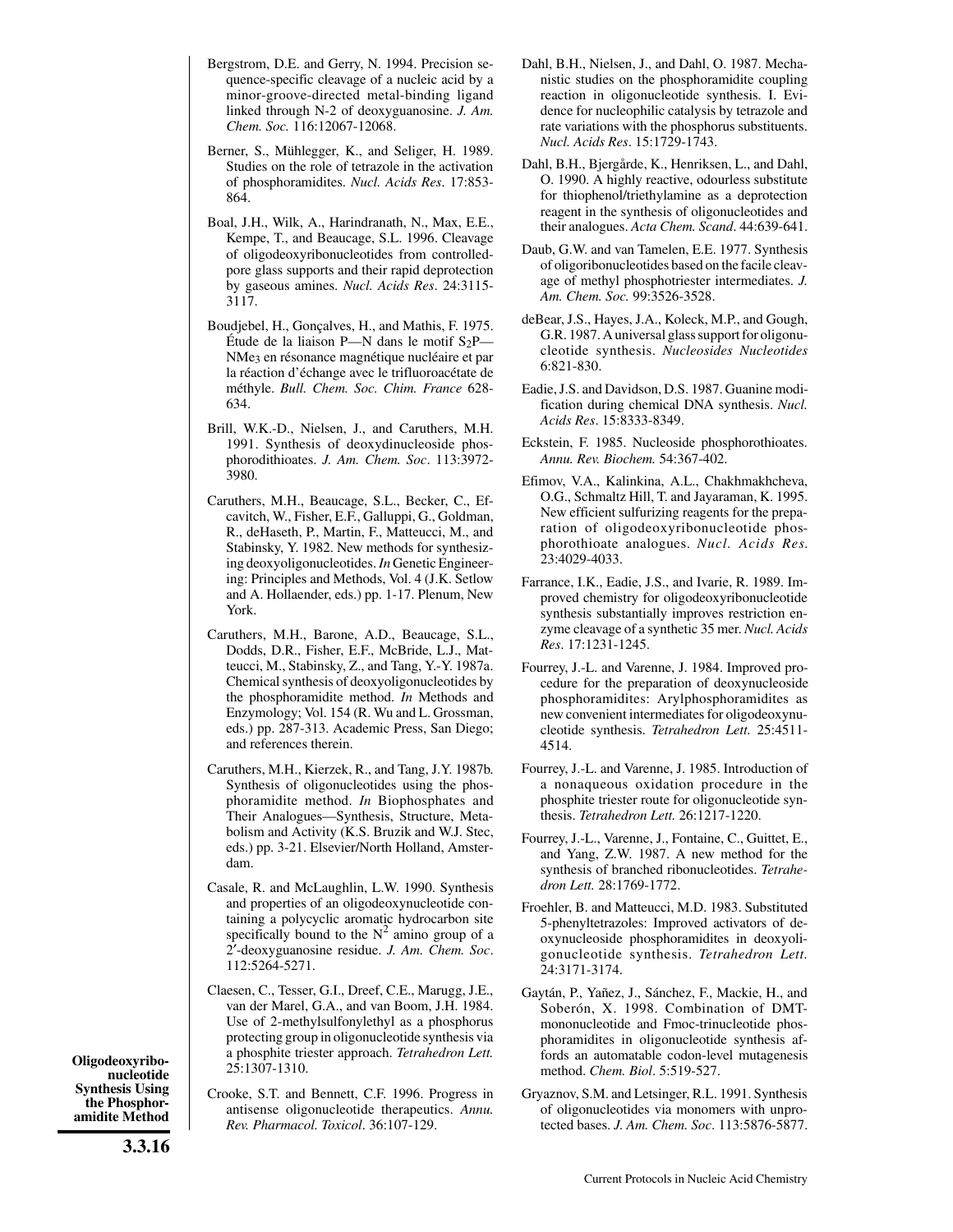- Gryaznov, S.M. and Letsinger, R.L. 1992. Selective O-phosphitilation with nucleoside phosphoramidite reagents. *Nucl. Acids Res*. 20:1879- 1882.
- Guo, M., Yu, D., Iyer, R.P., and Agrawal, S. 1998. Solid-phase stereoselective synthesis of 2′-*O*methyl oligoribonucleoside phosphorothioates using nucleoside oxazaphospholidines. *Bioorg. Med. Chem. Lett*. 8:2539-2544.
- Hayakawa, Y. and Kataoka, M. 1998. Facile synthesis of oligodeoxyribonucleotides via the phosphoramidite method without nucleoside base protection. *J. Am. Chem*. *Soc.* 120:12395-12401.
- Hayakawa, Y., Uchiyama, M., and Noyori, R. 1986. Nonaqueous oxidation of nucleoside phosphites to the phosphates. *Tetrahedron Lett.* 27:4191- 4194.
- Hayakawa, Y., Kataoka, M., and Noyori, R. 1996. Benzimidazolium triflate as an efficient promoter for nucleotide synthesis via the phosphoramidite method. *J. Org. Chem*. 61:7996- 7997.
- Hering, G., Stöcklein-Schneiderwind, R., Ugi, I., Pathak, T., Balgobin, N., and Chattopadhyaya, J. 1985. Preparation and properties of chloro-N,N-dialkylamino-2,2,2-trichloroethoxy- and chloro-N,N-dialkylamino-2,2,2-trichloro-1,1 dimethylethoxyphosphines and their deoxynucleoside phosphiteamidates. *Nucleosides Nucleotides* 4:169-171.
- Iyer, R.P., Phillips, L.R., Egan, W., Regan, J.B., and Beaucage, S.L. 1990. The automated synthesis of sulfur-containing oligodeoxyribonucleotides using 3*H*-1,2-benzodithiol-3-one 1,1-dioxide as a sulfur-transfer reagent. *J. Org. Chem.* 55:4693- 4698.
- Iyer, R.P., Yu, D., Habus, I., Ho, N.-H., Johnson, S., Devlin, T., Jiang, Z., Zhou, W., Xie, J., and Agrawal, S. 1997. *N*-Pent-4-enoyl (PNT) group as a universal nucleobase protector: Applications in the rapid and facile synthesis of oligonucleotides, analogs, and conjugates. *Tetrahedron* 53:2731-2750.
- Iyer, R.P., Guo, M.-J., Yu, D., and Agrawal, S. 1998. Solid-phase stereoselective synthesis of oligonucleoside phosphorothioates: The nucleoside bicyclic oxazaphospholidines as novel synthons. *Tetrahedron Lett*. 39:2491-2494.
- Iyer, R.P., Roland, A., Zhou, W., and Ghosh, K. 1999. Modified oligonucleotides—Synthesis, properties and applications. *Curr. Opin. Mol. Ther*. 1:344-358.
- Jørgensen, P.N., Stein, P.C., and Wengel, J. 1994. Synthesis of 3′-*C*-(hydroxymethyl) thymidine: Introduction of a novel class of dexoynucleosides and oligodeoxynucleotides. *J. Am. Chem. Soc*. 116:2231-2232.
- Josephson, S., Lagerholm, E., and Palm, G. 1984. Automatic synthesis of oligodeoxynucleotides and mixed oligodeoxynucleotides using the phosphoramidite method. *Acta Chem. Scand*. B38:539-545.
- Kamer, P.C.J., Roelen, H.C.P.F., van den Elst, H., van der Marel, G.A., and van Boom, J.H. 1989. An efficient approach toward the synthesis of phosphorothioate diesters via the Schönberg reaction. *Tetrahedron Lett.* 30:6757-6760.
- Kayushin, A.L., Korosteleva, M.D., Miroshnikov, A.I., Kosch, W., Zubov, D., and Piel, N. 1996. A convenient approach to the synthesis of trinucleotide phosphoramidites—Synthons for the generation of oligonucleotide/peptide libraries. *Nucl. Acids Res*. 24:3748-3755.
- Khorana, H.G. 1968. Nucleic acid synthesis. *Pure Appl. Chem.* 17:349-381.
- Kierzek, R., Rozek, M., and Markiewicz, W.T. 1987. Some steric aspects of synthesis of oligoribonucleotides by phosphoramidite approach on solid support. *Nucl. Acids Res. Symp. Ser. No.* 18:201- 204.
- Kofoed, T. and Caruthers, M.H. 1996. Synthesis of 5′-phosphonate linked thymidine deoxyoligonucleotides. *Tetrahedron Lett*. 37:6457-6460.
- Krotz, A.H., Klopchin, P.G., Walker, K.L., Srivatsa, G.S., Cole, D.L., and Ravikumar, V.T. 1997a. On the formation of longmers in phosphorothioate oligodeoxyribonucleotide synthesis. *Tetrahedron Lett*. 38:3875-3878.
- Krotz, A.H., Klopchin, P., Cole, D.L., and Ravikumar, V.T. 1997b. Improved purity profile of phosphorothioate oligonucleotides through the use of dimeric phosphoramidite synthons. *Nucleosides Nucleotides* 16:1637-1640.
- Kuijpers, W.H.A., Huskens, J., and van Boeckel, C.A.A. 1990. The 2-(acetoxymethyl)benzoyl (AMB) group as a new base-protecting group, designed for the protection of (phosphate) modified oligonucleotides. *Tetrahedron Lett*. 31:6729-6732.
- Kumar, G. and Poonian, M.S. 1984. Improvements in oligodeoxyribonucleotide synthesis: Methyl *N*,*N*-dialkylphosphoramidite dimer units for solid support phosphite methodology. *J. Org. Chem.* 49:4905-4912.
- Lee, H.-J. and Moon, S.-H. 1984. Bis-(*N,N*-dialkylamino)-alkoxyphosphines as a new class of phosphite coupling agent for the synthesis of oligonucleotides. *Chem. Lett.* 1229-1232.
- Letsinger, R.L. and Lunsford, W.B. 1976. Synthesis of thymidine oligonucleotides by phosphite triester intermediates. *J. Am. Chem. Soc.* 98:3655- 3661.
- Letsinger, R.L. and Mahadevan, V. 1966. Stepwise synthesis of oligodeoxyribonucleotides on an insoluble polymer support. *J. Am. Chem. Soc.* 88:5319-5324.
- Letsinger, R.L. and Ogilvie, K.K. 1969. Synthesis of oligothymidylates via phosphotriester intermediates. *J. Am. Chem. Soc.* 91:3350-3355.
- Lyttle, M.H., Napolitano, E.W., Calio, B.L., and Kauvar, L.M. 1995. Mutagenesis using trinucleotide β-cyanoethyl phosphoramidites. *BioTechniques* 19:274-280.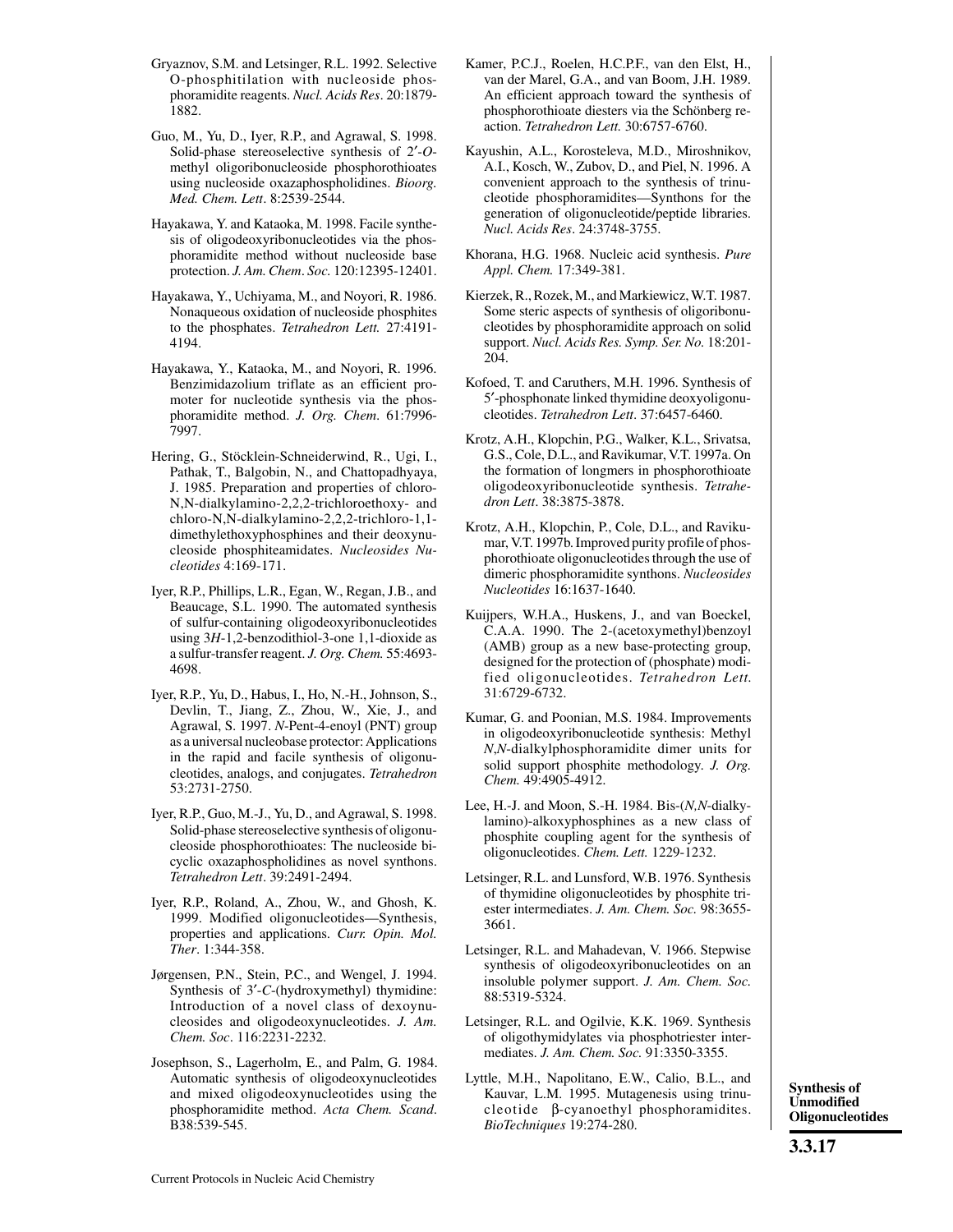- Mathis, R., Lafaille, L., and Burgada, R. 1974. Fréquence d'absorption de la liaison P-N dans des composés du phosphore tricoordonné. *Spectrochim. Acta, Part A* 30:357-370.
- Matteucci, M.D. and Caruthers, M.H. 1981. Synthesis of deoxyoligonucleotides on a polymer support. *J. Am. Chem. Soc.* 103:3185-3191.
- McBride, L.J. and Caruthers, M.H. 1983. An investigation of several deoxynucleoside phosphoramidites useful for synthesizing deoxyoligonucleotides. *Tetrahedron Lett.* 24:245-248.
- McBride, L.J., Kierzek, R., Beaucage, S.L., and Caruthers, M.H. 1986. Amidine protecting groups for oligonucleotide synthesis. *J. Am. Chem. Soc*. 108:2040-2048.
- Montserrat, F.X., Cerandas, A., Eritja, R., and Pedroso, E. 1994. Criteria for the economic large scale solid-phase synthesis of oligonucleotides. *Tetrahedron* 50:2617-2622.
- Moore, M.F. and Beaucage, S.L. 1985. Conceptual basis of the selective activation of bis(dialkylamino)methoxyphosphines by weak acids and its application toward the preparation of deoxynucleoside phosphoramidites in situ. *J. Org. Chem.* 50:2019-2025.
- Mullah, B., Andrus, A., Zhao, H., and Jones, R.A. 1995. Oxidative conversion of *N*-dimethylformamidine nucleosides to *N*-cyano nucleosides. *Tetrahedron Lett*. 36:4373-4376.
- Natt, F. and Häner, R. 1997. Lipocap: A lipophilic phosphoramidite-based capping reagent. *Tetrahedron* 53:9629-9636.
- Neuner, P., Cortese, R., and Monaci, P. 1998. Codon-based mutagenesis using dimer-phosphoramidites. *Nucl. Acids Res*. 26:1223-1227.
- Nielsen, J. and Caruthers, M.H. 1988. Directed Arbuzov-type reactions of 2-cyano-1,1-dimethylethyl deoxynucleoside phosphites. *J. Am. Chem. Soc*. 110:6275-6276.
- Ono, A., Matsuda, A., Zhao, J., and Santi, D.V. 1995. The synthesis of blocked triplet-phosphoramidites and their use in mutagenesis. *Nucl. Acids Res*. 23:4677-4682.
- Polushin, N.N. 1996. Synthesis of functionally modified oligonucleotides from methoxyoxalamido precursors. *Tetrahedron Lett*. 37:3231- 3234.
- Pon, R.T., Usman, N., Damha, M.J., and Ogilvie, K.K. 1986. Prevention of guanine modification and chain cleavage during the solid phase synthesis of oligonucleotides using phosphoramidite derivatives. *Nucl. Acids Res.* 14:6453-6470.
- Pon, R.T. 1987. Enhanced coupling efficiency using 4-dimethylamino pyridine (DMAP) and either tetrazole, 5-(*o*-nitrophenyl) tetrazole or 5-(*p*nitrophenyl) tetrazole in the solid phase synthesis of oligoribonucleotides by the phosphoramidite procedure. *Tetrahedron Lett.* 28: 3643-3646.
- Rao, M.V. and Macfarlane, K. 1994. Solid phase synthesis of phosphorothioate oligonucleotides using benzyltriethylammonium tetrathiomolybdate as a rapid sulfur transfer reagent. *Tetrahedron Lett*. 35:6741-6744.
- Rao, M.V., Reese, C.B., and Zhengyun, Z. 1992. Dibenzoyl tetrasulphide—A rapid sulphur transfer agent in the synthesis of phosphorothioate analogues of oligonucleotides. *Tetrahedron Lett.* 33:4839-4842.
- Reddy, M.P., Hanna, N.B., and Farooqui, F. 1994. Fast cleavage and deprotection of oligonucleotides. *Tetrahedron Lett*. 35:4311-4314.
- Reddy, M.P., Hanna, N.B., and Farooqui, F. 1997. Ultrafast cleavage and deprotection of oligonucleotides—Synthesis and use of  $C^{Ac}$  derivatives. *Nucleosides Nucleotides* 16:1589-1598.
- Regan, J.B., Phillips, L.R., and Beaucage, S.L. 1992. Large-scale preparation of the sulfurtransfer reagent 3*H*-1,2-benzodithiol-3-one 1,1 dioxide. *Org. Prep. Proc. Int*. 24:488-492.
- Roelen, H.C.P.F., Kamer, P.C.J., van den Elst, H., van der Marel, G.A., and van Boom, J.H. 1991. A study on the use of phenylacetyl disulfide in the solid-phase synthesis of oligodeoxynucleoside phosphorothioates. *Recl. Trav. Chim. Pays-Bas* 110:325-331.
- Sanghvi, Y.S. and Cook, P.D. 1994. Carbohydrates: Synthetic methods and applications in antisense therapeutics. *In* ACS Symposium Series 580— Carbohydrate Modifications in Antisense Research (Y.S. Sanghvi and P.D. Cook, eds.) pp. 1-22. American Chemical Society, Washington, D.C.
- Schulhof, J.C., Molko, D., and Teoule, R. 1987. The final deprotection step in oligonucleotide synthesis is reduced to a mild and rapid ammonia treatment by using labile base-protecting groups. *Nucl. Acids Res*. 15:397-416.
- Schwartz, M.E., Breaker, R.R., Asteriadis, G.T., de-Bear, J.S., and Gough, G.R. 1992. Rapid synthesis of oligoribonucleotides using 2′-*O*-(*o*-nitrobenzyloxymethyl)-protected monomers. *Bioorg. Med. Chem. Lett*. 2:1019-1024.
- Sekine, M., Masuda, N., and Hata, T. 1986. Synthesis of oligodeoxyribonucleotides involving a rapid procedure for the removal of base-protecting groups by use of the 4,4′,4′′-tris(benzoyloxy)trityl (TBTr) group. *Bull. Chem. Soc. Jpn*. 59:1781-1789.
- Seliger, H. and Gupta, K.C. 1985. Three-phase synthesis of oligonucleotides. *Angew. Chem. Int. Ed. Engl.* 24:685-687.
- Sinha, N.D., Biernat, J., McManus, J., and Köster, H. 1984. Polymer support oligonucleotide synthesis XVIII: Use of β-cyanoethyl-*N,N*-dialkylamino-/*N*-morpholino phosphoramidite of deoxynucleosides for the synthesis of DNA fragments simplifying deprotection and isolation of the final product. *Nucl. Acids Res*. 12:4539- 4557.

**Oligodeoxyribonucleotide Synthesis Using the Phosphoramidite Method**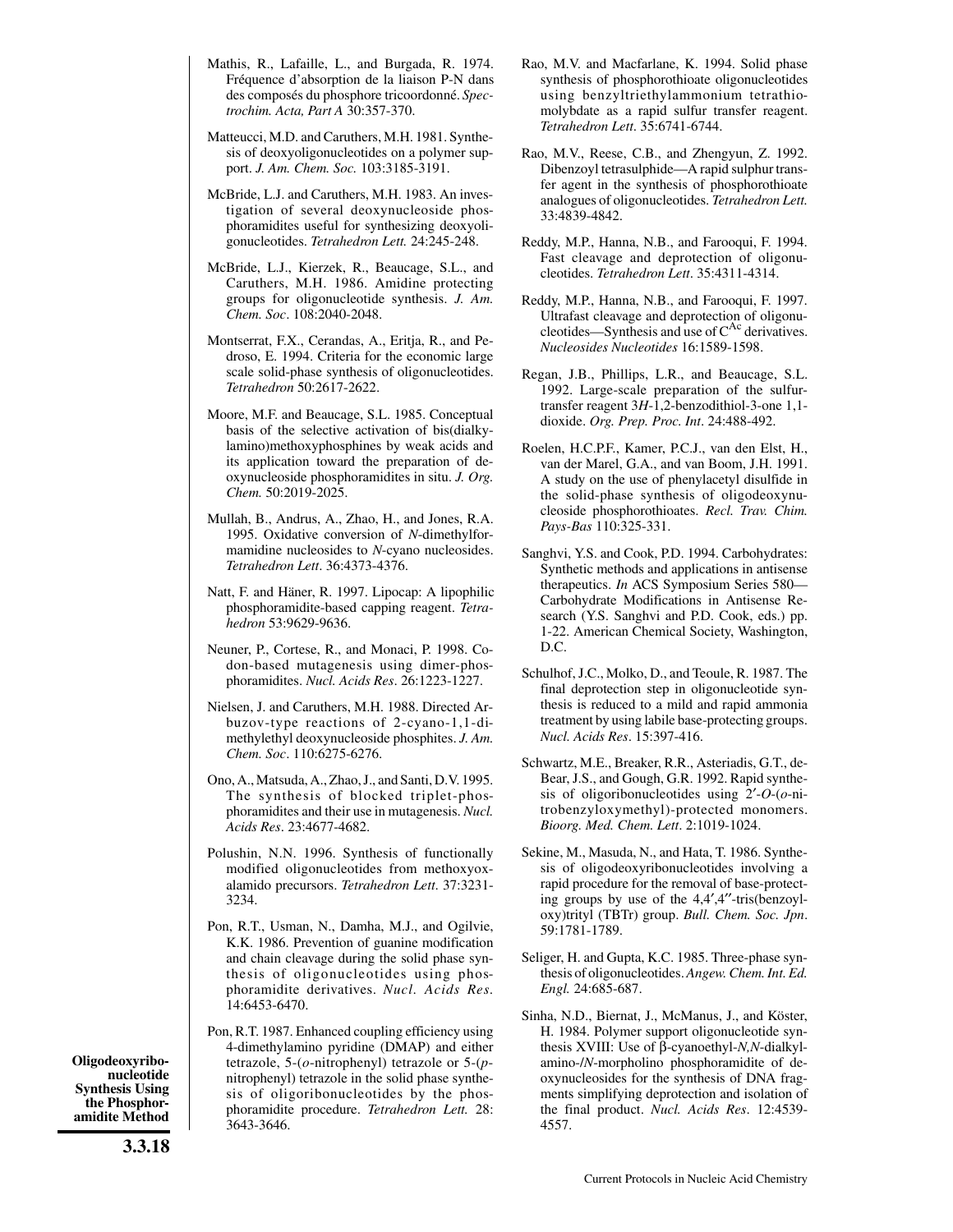- Sinha, N.D., Davis, P., Usman, N., Pérez, J., Hodge, R., Kremsky, J., and Casale, R. 1993. Labile exocyclic amine protection of nucleosides in DNA, RNA and oligonucleotide analog synthesis facilitating *N*-deacylation, minimizing depurination and chain degradation. *Biochimie* 75:13- 23.
- Sondek, J. and Shortle, D. 1992. A general strategy for random insertion and substitution mutagenesis: Substoichiometric coupling of trinucleotide phosphoramidites. *Proc. Natl. Acad. Sci. U.S.A.* 89:3581-3585.
- Stec, W.J. and Zon, G. 1984. Stereochemical studies of the formation of chiral internucleotide linkages by phosphoramidite coupling in the synthesis of oligodeoxyribonucleotides. *Tetrahedron Lett.* 25:5279-5282.
- Stec, W.J., Uznanski, B., Wilk, A., Hirschbein, B.L., Fearon, K.L., and Bergot, B.J. 1993. Bis(*O,O*-diisopropoxy phosphinothioyl) disulfide—A highly efficient sulfurizing reagent for cost-effective synthesis of oligo(nucleoside phosphorothioate)s. *Tetrahedron Lett.* 34:5317-5320.
- Tanaka, T. and Letsinger, R.L. 1982. Syringe method for the stepwise chemical synthesis of oligonucleotides. *Nucl. Acids Res*. 10:3249- 3260.
- Tener, G.M. 1961. 2-Cyanoethyl phosphate and its use in the synthesis of phosphate esters. *J. Am. Chem. Soc.* 83:159-168.
- Ugi, I., Jacob, P., Landgraf, B., Rupp, C., Lemmen, P., and Verfürth, U. 1988. Phosphite oxidation and the preparation of five-membered cyclic phosphorylating reagents via the phosphites. *Nucleosides Nucleotides* 7:605-608.
- Usman, N., Pon, R.T., and Ogilvie, K.K. 1985. Preparation of ribonucleoside 3′-*O*-phosphoramidites and their application to the automated solid phase synthesis of oligonucleotides. *Tetrahedron Lett.* 26:4567-4570.
- Uznanski, B., Grajkowski, A., and Wilk, A. 1989. The isopropoxyacetic group for convenient base protection during solid-support synthesis of oligodeoxyribonucleotides and their triester analogs. *Nucl. Acids Res*. 17:4863-4871.
- Vargeese, C., Carter, J., Yegge, J., Krivjansky, S., Settle, A., Kropp, E., Peterson, K., and Pieken, W. 1998. Efficient activation of nucleoside phosphoramidites with 4,5-dicyanoimidazole during oligonucleotide synthesis. *Nucl. Acids Res*. 26:1046-1050.
- Virnekäs, B., Ge, L., Plückthun, A., Schneider, K.C., Wellnhofer, G., and Moroney, S.E. 1994. Trinucleotide phosphoramidites: ideal reagents for the synthesis of mixed oligonucleotides for random mutagenesis. *Nucl. Acids Res*. 22:5600-5607.
- Vu, H. and Hirschbein, B.L. 1991. Internucleotide phosphite sulfurization with tetraethylthiuram disulfide. Phosphorothioate oligonucleotide synthesis via phosphoramidite chemistry. *Tetrahedron Lett.* 32:3005-3008.
- Vu, H., McCollum, C., Jacobson, K., Theisen, P., Vinayak, R., Spiess, E., and Andrus, A. 1990. Fast oligonucleotide deprotection phosphoramidite chemistry for DNA synthesis. *Tetrahedron Lett.* 31:7269-7272.
- Weber, H. and Khorana, H.G. 1972. CIV. Total synthesis of the structural gene for an alanine transfer ribonucleic acid from yeast. Chemical synthesis of an icosadeoxynucleotide corresponding to the nucleotide sequence 21 to 40. *J. Mol. Biol*. 72:219-249.
- Weiss, P. 1998. TOM-protecting group—A major improvement in RNA synthesis. *The Glen Report* 11:2-4.
- Wilk, A., Srinivasachar, K., and Beaucage, S.L. 1997. *N*-Trifluoroacetylamino alcohols as phosphodiester protecting groups in the synthesis of oligodeoxyribonucleotides. *J. Org. Chem*. 62:6712-6713.
- Wincott, F., DiRenzo, A., Shaffer, C., Grimm, S., Tracz, D., Workman, C., Sweedler, D., Gonzalez, C., Scaringe, S., and Usman, N. 1995. Synthesis, deprotection, analysis and purification of RNA and ribosymes. *Nucl. Acids Res*. 23:2677-2684.
- Wolter, A., Biernat, J., and Köster, H. 1986. Polymer support oligonucleotide synthesis XX: Synthesis of a henhectacosa deoxynucleotide by use of a dimeric phosphoramidite synthon. *Nucleosides Nucleotides* 5:65-77.
- Wu, X. and Pitsch, S. 1998. Synthesis and pairing properties of oligoribonucleotide analogues containing a metal-binding site attached to β-D-allofuranosyl cytosine. *Nucl. Acids Res.* 26:4315- 4323.
- Xin, Z. and Just, G. 1996. Diastereoselective synthesis of phosphite triesters. *Tetrahedron Lett*. 37:969-972.
- Xu, Q., Barany, G., Hammer, R.P., Musier-Forsyth, K. 1996. Efficient introduction of phosphorothioates into RNA oligonucleotides by 3 ethoxy-1,2,4-dithiazoline-5-one (EDITH). *Nucl. Acids Res*. 24:3643-3644.
- Yamana, K., Nishijima, Y., Oka, A., Nakano, H., Sangen, O., Ozaki, H., and Shimidzu, T. 1989. A simple preparation of 5′-*O*-dimethoxytrityl deoxyribonucleoside 3′-*O*-phosphor-bisdiethylamidites as useful intermediates in the synthesis of oligodeoxyribonucleotides and their phosphorodiethylamidate analogs on a solid support. *Tetrahedron* 45:4135-4140.
- Yu, D., Tang, J.-Y., Iyer, R.P., and Agrawal, S. 1994. Diethoxy *N,N*-diisopropyl phosphoramidite as an improved capping reagent in the synthesis of oligonucleotides using phosphoramidite chemistry. *Tetrahedron Lett*. 35:8565-8568.
- Zehl, A., Starke, A., Cech, D., Hartsch, T., Merkl, R., and Fritz, H.-J. 1996. Efficient and flexible access to fully protected trinucleotides suitable for DNA synthesis by automated phosphoramidite chemistry. *Chem. Commun*. 2677- 2678.